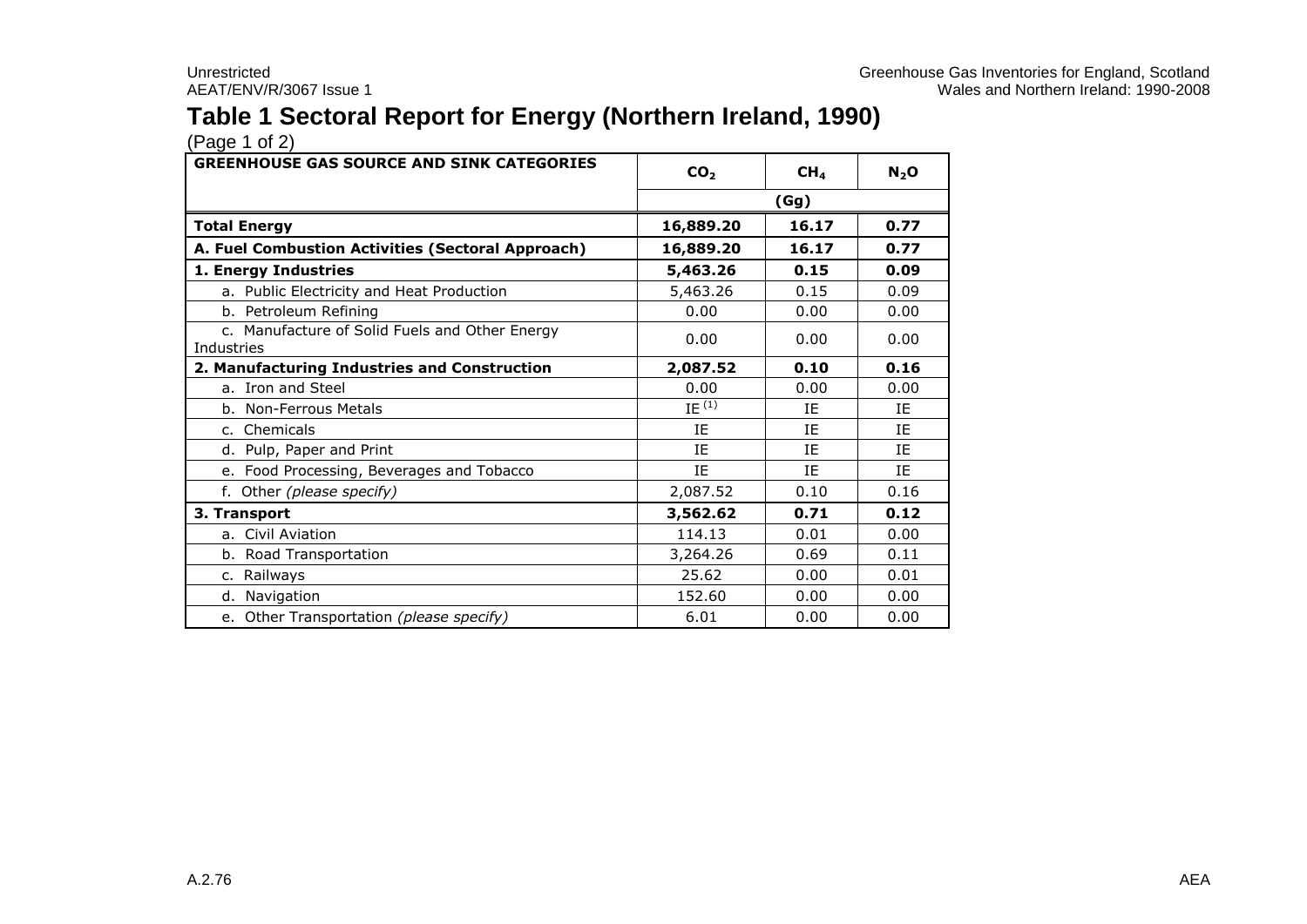# **Table 1 Sectoral Report for Energy (Northern Ireland, 1990)**

| <b>GREENHOUSE GAS SOURCE AND SINK</b><br><b>CATEGORIES</b> | CO <sub>2</sub>   | CH <sub>4</sub> | $N_2$ O   |
|------------------------------------------------------------|-------------------|-----------------|-----------|
|                                                            | (Gg)              |                 |           |
| <b>4. Other Sectors</b>                                    | 5,664.82          | 15.21           | 0.40      |
| a. Commercial/Institutional                                | 627.34            | 0.05            | 0.02      |
| b. Residential                                             | 4,492.80          | 15.12           | 0.17      |
| c. Agriculture/Forestry/Fisheries                          | 544.67            | 0.03            | 0.21      |
| 5. Other (Military Aircraft and Naval Vessels)             | 110.98            | 0               | 0         |
| <b>B. Fugitive Emissions from Fuels</b>                    | 0.00              | 0.00            | 0.00      |
| 1. Solid Fuels                                             | 0.00              | 0.00            | 0.00      |
| a. Coal Mining                                             | 0.00              | 0.00            | 0.00      |
| b. Solid Fuel Transformation                               | 0.00              | 0.00            | 0.00      |
| c. Other (please specify)                                  | $NO^{(1)}$        | <b>NO</b>       | NO.       |
| 2. Oil and Natural Gas                                     | 0.00              | 0.00            | 0.00      |
| a. Oil                                                     | 0.00              | 0.00            | 0.00      |
| b. Natural Gas                                             | 0.00              | 0.00            | 0.00      |
| c. Venting and Flaring                                     | 0.00              | 0.00            | 0.00      |
| Flaring                                                    | 0.00              | 0.00            | 0.00      |
| Venting                                                    | 0.00              | 0.00            | 0.00      |
| Memo Items: (2)                                            |                   |                 |           |
| <b>International Bunkers</b>                               | NA <sup>(1)</sup> | <b>NA</b>       | <b>NA</b> |
| Aviation                                                   | <b>NA</b>         | <b>NA</b>       | <b>NA</b> |
| Marine                                                     | <b>NA</b>         | <b>NA</b>       | <b>NA</b> |
| CO <sub>2</sub> Emissions from Biomass                     | $NE^{(1)}$        |                 |           |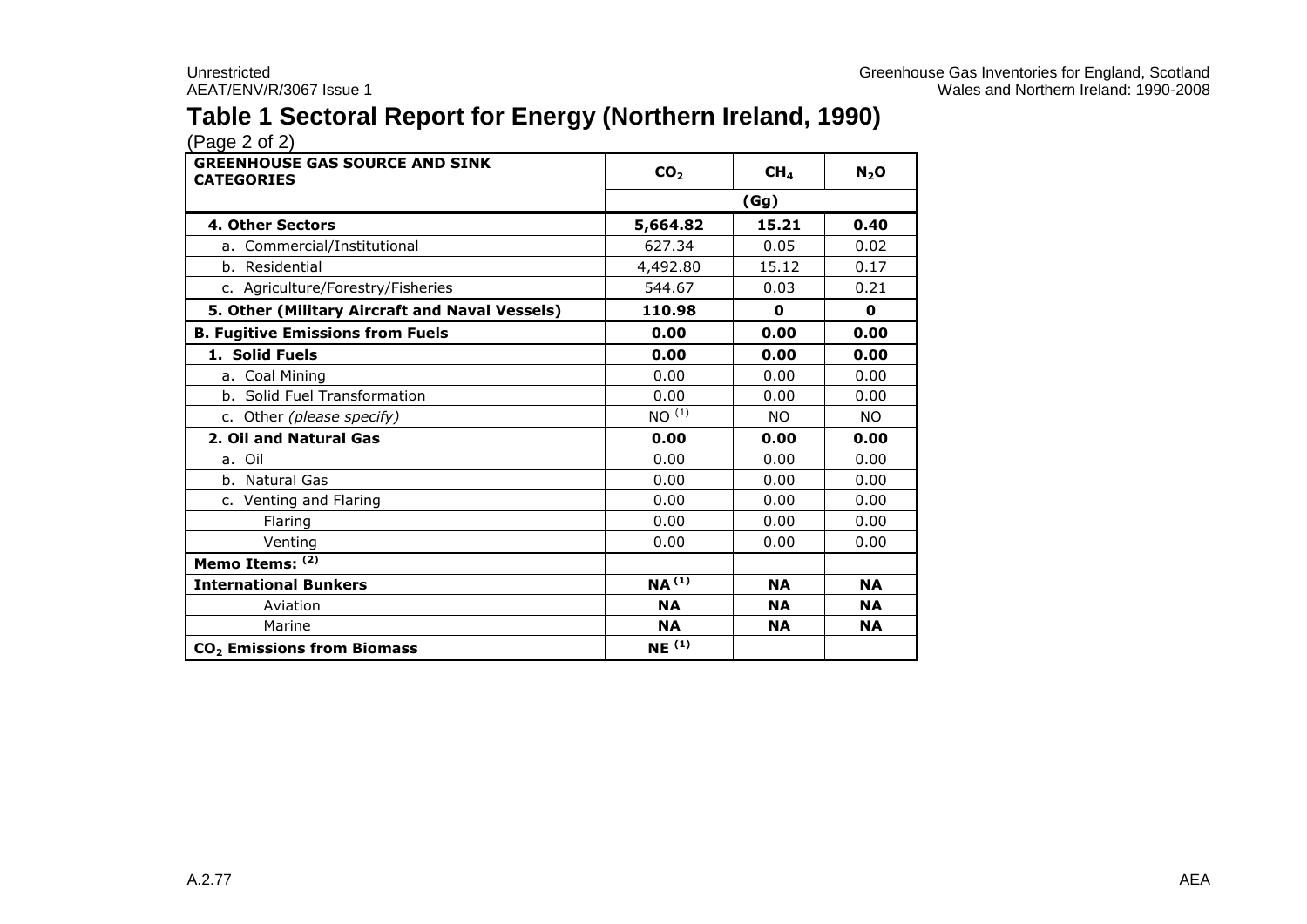# **Table 2(I) Sectoral Report for Industrial Processes (Northern Ireland, 1990)**

 $(Pa^2 \cdot 1)$ 

| <b>GREENHOUSE GAS SOURCE AND SINK</b><br><b>CATEGORIES</b>   | CO <sub>2</sub> | CH <sub>4</sub> | N <sub>2</sub> O | HFCs $(3)$ | PFCs $(3)$               | SF <sub>6</sub> |  |
|--------------------------------------------------------------|-----------------|-----------------|------------------|------------|--------------------------|-----------------|--|
|                                                              |                 | (Gg)            |                  |            | <b>Gg CO2 Equivalent</b> |                 |  |
| <b>Total Industrial Processes</b>                            | 457.11          | 0.00            | 1.11             | 0.33       | 2.39                     | 0.00            |  |
| <b>A. Mineral Products</b>                                   | 415.87          | 0.00            | 0.00             | 0.00       | 0.00                     | 0.00            |  |
| 1. Cement Production                                         | 415.83          | NO.             | <b>NO</b>        |            |                          |                 |  |
| 2. Lime Production                                           | 0.00            | <b>NO</b>       | NO.              |            |                          |                 |  |
| 3. Limestone and Dolomite Use                                | 0.02            | <b>NO</b>       | NO.              |            |                          |                 |  |
| 4. Soda Ash Production and Use                               | 0.02            | <b>NO</b>       | NO.              |            |                          |                 |  |
| 5. Asphalt Roofing                                           | <b>NE</b>       | <b>NO</b>       | NO.              |            |                          |                 |  |
| 6. Road Paving with Asphalt                                  | <b>NE</b>       | <b>NO</b>       | NO.              |            |                          |                 |  |
| 7. Other (fletton bricks)                                    | 0.00            | 0.00            | <b>NO</b>        |            |                          |                 |  |
| <b>B. Chemical Industry</b>                                  | 41.24           | 0.00            | 1.11             | 0.00       | 0.00                     | 0.00            |  |
| 1. Ammonia Production                                        | 0.00            | <b>NE</b>       | <b>NO</b>        |            |                          |                 |  |
| 2. Nitric Acid Production                                    | <b>NO</b>       | <b>NO</b>       | 1.11             |            |                          |                 |  |
| 3. Adipic Acid Production                                    | <b>NO</b>       | <b>NO</b>       | 0.00             |            |                          |                 |  |
| 4. Carbide Production                                        | <b>NO</b>       | NO.             | NO.              |            |                          |                 |  |
| 5. Other (please specify)                                    | 41.24           | 0.00            | NO.              |            |                          |                 |  |
| <b>C. Metal Production</b>                                   | 0.00            | 0.00            | 0.00             | 0.00       | 0.00                     | 0.00            |  |
| 1. Iron and Steel Production                                 | 0.00            | 0.00            | 0.00             |            |                          |                 |  |
| 2. Ferroalloys Production                                    | IE              | <b>NE</b>       | <b>NO</b>        |            |                          |                 |  |
| 3. Aluminium Production                                      | 0.00            | <b>NO</b>       | NO.              |            | 0.00                     |                 |  |
| 4. SF <sub>6</sub> Used in Aluminium and Magnesium Foundries | <b>NO</b>       | <b>NO</b>       | <b>NO</b>        | 0.00       |                          | 0.00            |  |
| 5. Other (please specify)                                    | <b>NO</b>       | <b>NO</b>       | <b>NO</b>        |            |                          |                 |  |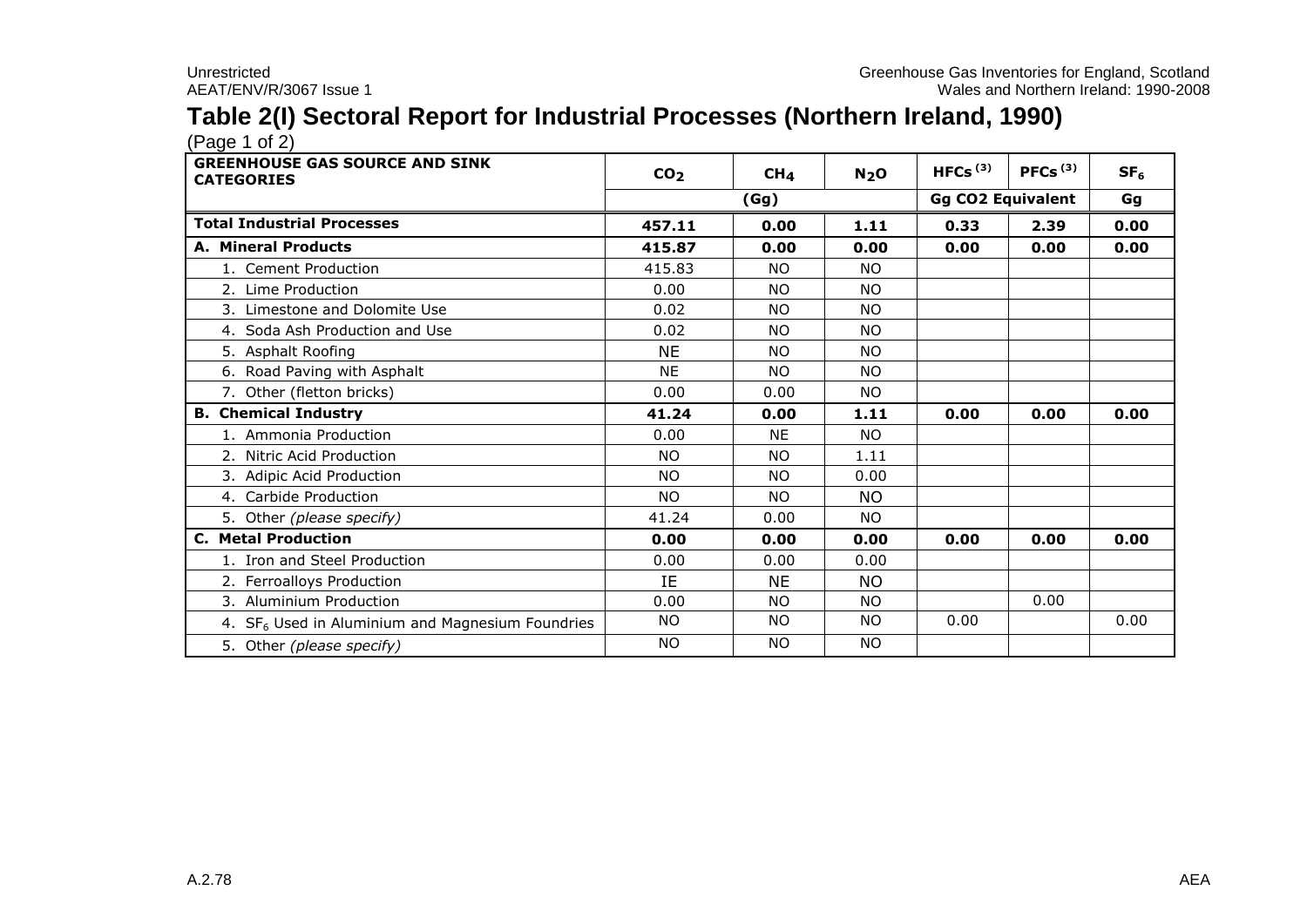# **Table 2(I) Sectoral Report for Industrial Processes (Northern Ireland, 1990)**

 $(Pa^2 \circ 2)$ 

| <b>GREENHOUSE GAS SOURCE AND SINK</b><br><b>CATEGORIES</b> | CO <sub>2</sub> | CH <sub>4</sub> | N <sub>2</sub> O | <b>HFCs</b> | <b>PFCs</b> | SF <sub>6</sub> |
|------------------------------------------------------------|-----------------|-----------------|------------------|-------------|-------------|-----------------|
|                                                            |                 | (Gg)            |                  |             |             | Gg              |
| <b>D. Other Production</b>                                 | 0.00            | 0.00            | 0.00             | 0.00        | 0.00        | 0.00            |
| 1. Pulp and Paper                                          | NO.             | NO.             | NO.              | NE          | NE          | <b>NE</b>       |
| 2. Food and Drink $(4)$                                    | IE              | NO.             | NO.              | <b>NE</b>   | <b>NE</b>   | <b>NE</b>       |
| E. Production of Halocarbons and SF <sub>6</sub>           | 0.00            | 0.00            | 0.00             | 0           | 0.00        | 0.00            |
| 1. By-product Emissions                                    | NO.             | NO.             | NO.              | $\Omega$    | NO.         | NO.             |
| 2. Fugitive Emissions                                      | NO.             | <b>NO</b>       | <b>NO</b>        | ΙF          | 0.00        | NO.             |
| 3. Other (please specify)                                  | NO.             | NO.             | NO.              | <b>NA</b>   | <b>NA</b>   | <b>NA</b>       |
| F. Consumption of Halocarbons and $SF6$                    | 0.00            | 0.00            | 0.00             | 0.33        | 2.39        | 0.00            |
| 1. Refrigeration and Air Conditioning Equipment            | NO.             | <b>NO</b>       | NO.              | 0.00        | 0.00        | <b>NA</b>       |
| 2. Foam Blowing                                            | <b>NO</b>       | NO.             | NO.              | NO.         | NO.         | <b>NA</b>       |
| 3. Fire Extinguishers                                      | NO.             | NO.             | <b>NO</b>        | 0.00        | 0.00        | NO.             |
| 4. Aerosols/ Metered Dose Inhalers                         | NO.             | NO.             | NO.              | 0.33        | <b>NO</b>   | <b>NO</b>       |
| 5. Solvents                                                | <b>NO</b>       | NO.             | NO.              | 0.00        | 0.00        | NO.             |
| 6. Other applications using ODS substitutes                | <b>NO</b>       | <b>NO</b>       | NO.              | <b>NA</b>   | NА          | <b>NA</b>       |
| 7. Semiconductor Manufacture                               | NO.             | NO.             | NO.              | IE          | IE          | IE              |
| 8. Electrical Equipment                                    | NO.             | NO.             | NO.              | IE          | IE          | IE              |
| 9. Other (please specify)                                  |                 |                 |                  | 0.00        | 2.39        | 0.00            |
| G. Other (please specify)                                  | 0.00            | 0.00            | 0.00             | 0.00        | 0.00        | 0.00            |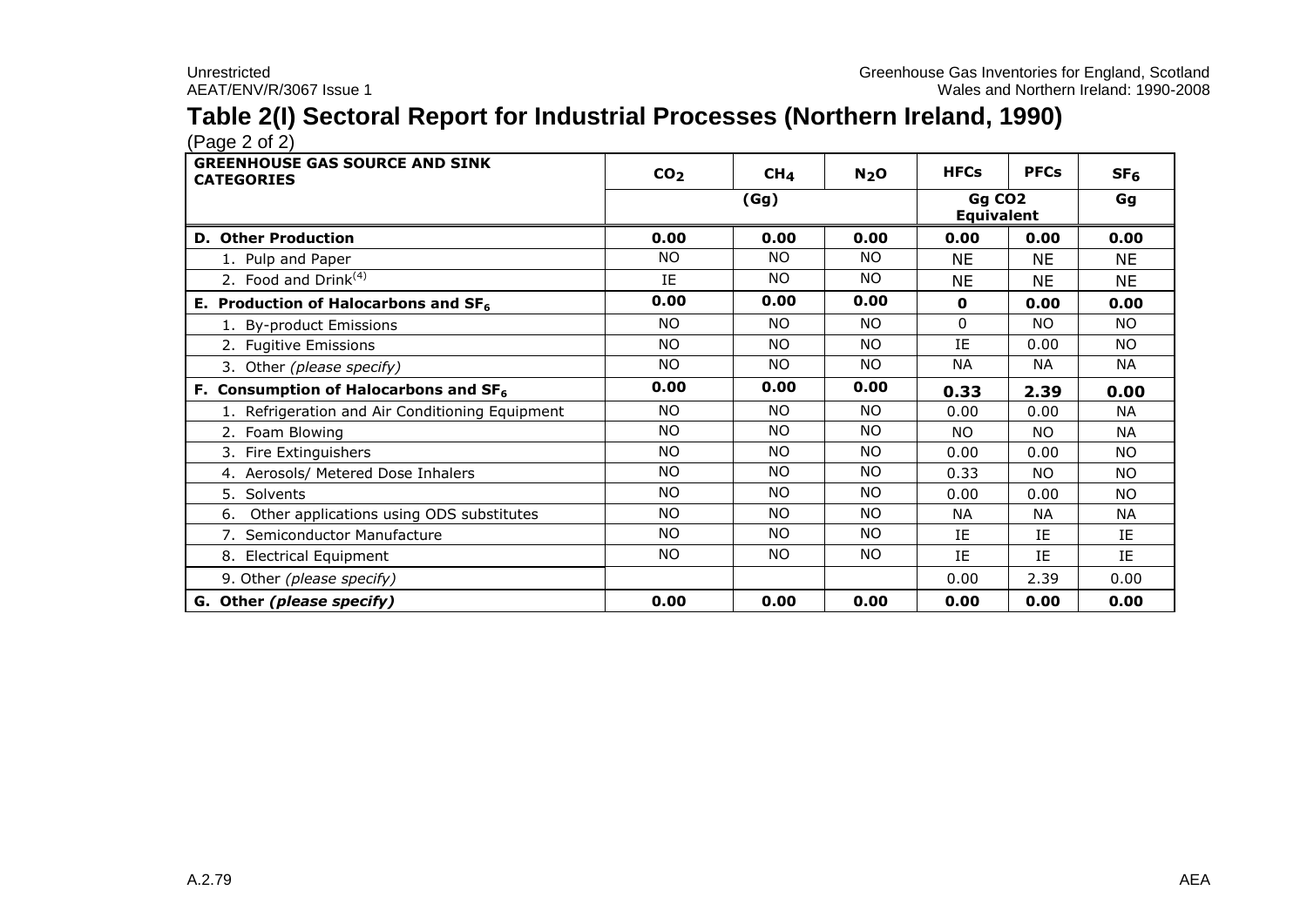# **Table 4 Sectoral Report for Agriculture (Northern Ireland, 1990)**

| <b>GREENHOUSE GAS SOURCE AND SINK</b><br><b>CATEGORIES</b> | CH <sub>4</sub> | N <sub>2</sub> O |
|------------------------------------------------------------|-----------------|------------------|
|                                                            | (Gg)            |                  |
| <b>Total Agriculture</b>                                   | 114.85          | 8.50             |
| <b>A. Enteric Fermentation</b>                             | 96.99           | 0.00             |
| Cattle<br>1.                                               | 82.41           | <b>NO</b>        |
| 2.<br><b>Buffalo</b>                                       | <b>NO</b>       | <b>NO</b>        |
| 3.<br>Sheep                                                | 13.37           | <b>NO</b>        |
| Goats<br>4.                                                | 0.04            | <b>NO</b>        |
| 5.<br>Camels and Llamas                                    | <b>NO</b>       | <b>NO</b>        |
| 6.<br>Horses                                               | 0.14            | <b>NO</b>        |
| 7.<br>Mules and Asses                                      | <b>NO</b>       | <b>NO</b>        |
| 8.<br>Swine                                                | 1.03            | <b>NO</b>        |
| 9.<br>Poultry                                              | <b>NO</b>       | <b>NO</b>        |
| 10. Other (Deer)                                           | 0.01            | <b>NO</b>        |
| <b>B. Manure Management</b>                                | 17.80           | 0.96             |
| 1.<br>Cattle                                               | 11.75           | <b>NO</b>        |
| <b>Buffalo</b><br>2.                                       | <b>NO</b>       | 0.00             |
| 3.<br>Sheep                                                | 0.32            | 0.00             |
| Goats<br>4.                                                | 0.00            | 0.00             |
| 5.<br><b>Camels and Llamas</b>                             | <b>NO</b>       | <b>NO</b>        |
| 6.<br>Horses                                               | 0.01            | 0.00             |
| 7.<br>Mules and Asses                                      | <b>NO</b>       | <b>NO</b>        |
| 8.<br>Swine                                                | 4.85            | 0.00             |
| 9.<br>Poultry                                              | 0.87            | 0.00             |
| 10.<br>Other Livestock (Deer)                              | 0.00            | 0.00             |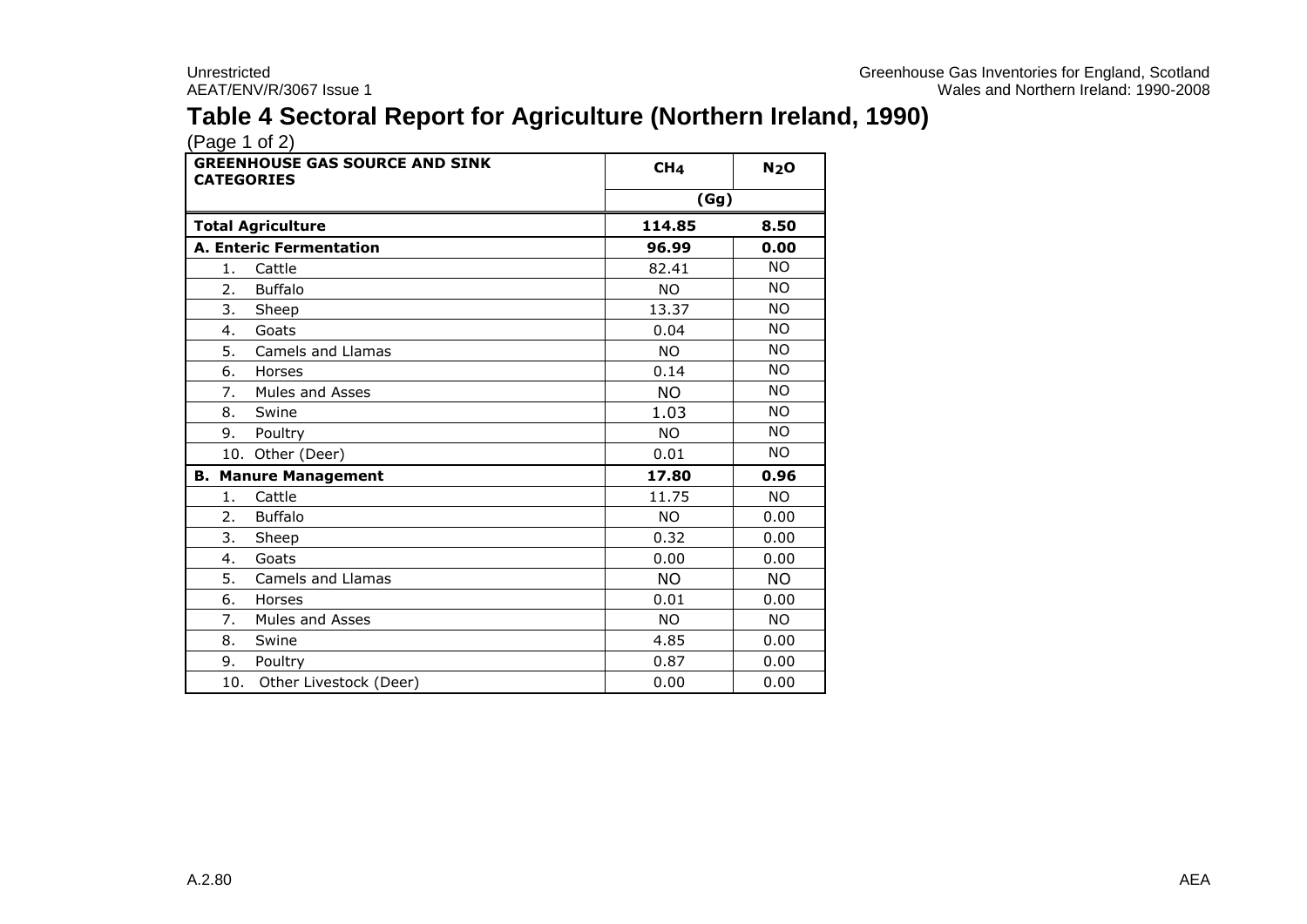# **Table 4 Sectoral Report for Agriculture (Northern Ireland, 1990)**

| <b>GREENHOUSE GAS SOURCE AND SINK</b><br><b>CATEGORIES</b> | CH <sub>4</sub> | N <sub>2</sub> O |
|------------------------------------------------------------|-----------------|------------------|
|                                                            | (Gg)            |                  |
| <b>B. Manure Management (continued)</b>                    |                 |                  |
| 11. Anaerobic Lagoons                                      | NO.             | NO.              |
| 12. Liquid Systems                                         | NO.             | 0.02             |
| 13. Solid Storage and Dry Lot                              | NO.             | 0.73             |
| 14. Other AWMS                                             | NO.             | 0.20             |
|                                                            |                 |                  |
| <b>C. Rice Cultivation</b>                                 | <b>NO</b>       | <b>NO</b>        |
| <b>D. Agricultural Soils</b>                               | <b>NE</b>       | 7.54             |
| <b>E. Prescribed Burning of Savannas</b>                   | <b>NO</b>       | <b>NO</b>        |
| F. Field Burning of Agricultural Residues                  | 0.06            | 0.00             |
| 1. Cereals                                                 | 0.06            | 0.00             |
| 2. Pulse                                                   | NO.             | NO.              |
| 3. Tuber and Root                                          | NO.             | NO.              |
| 4. Sugar Cane                                              | NO.             | NO.              |
| 5. Other (Linseed)                                         | 0.00            | 0.00             |
| G. Other                                                   | 0.00            | 0.00             |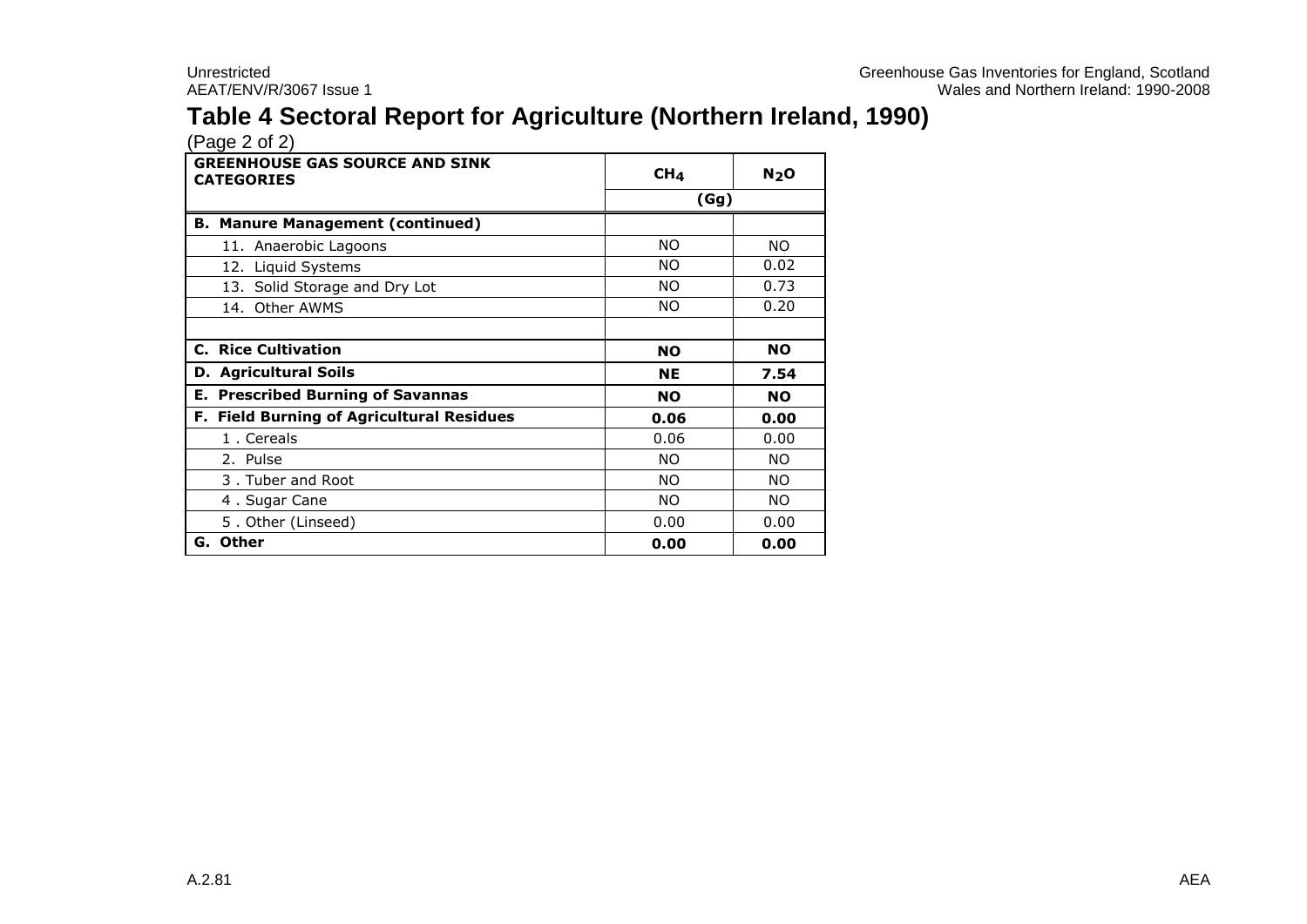### **Table 5 Sectoral Report for Land Use Change and Forestry (Northern Ireland, 1990)**

| <b>GREENHOUSE GAS SOURCE AND SINK</b><br><b>CATEGORIES</b> | CO <sub>2</sub> | CH <sub>4</sub> | N <sub>2</sub> O |
|------------------------------------------------------------|-----------------|-----------------|------------------|
|                                                            |                 |                 |                  |
| 5. Land-Use Change and Forestry                            | $-29.56$        | 0.06            | 0.00             |
| A. Forest Land                                             | -729.68         | 0.06            | 0.00             |
| B. Cropland                                                | 1,254.83        | 0.00            | 0.00             |
| C. Grassland                                               | $-1,079.35$     | 0.00            | 0.00             |
| D. Wetlands                                                |                 |                 |                  |
| E. Settlements                                             | 569.51          | 0.00            | 0.00             |
| F. Other land                                              |                 |                 |                  |
| G. Other activities                                        | $-44.87$        | 0.00            | 0.00             |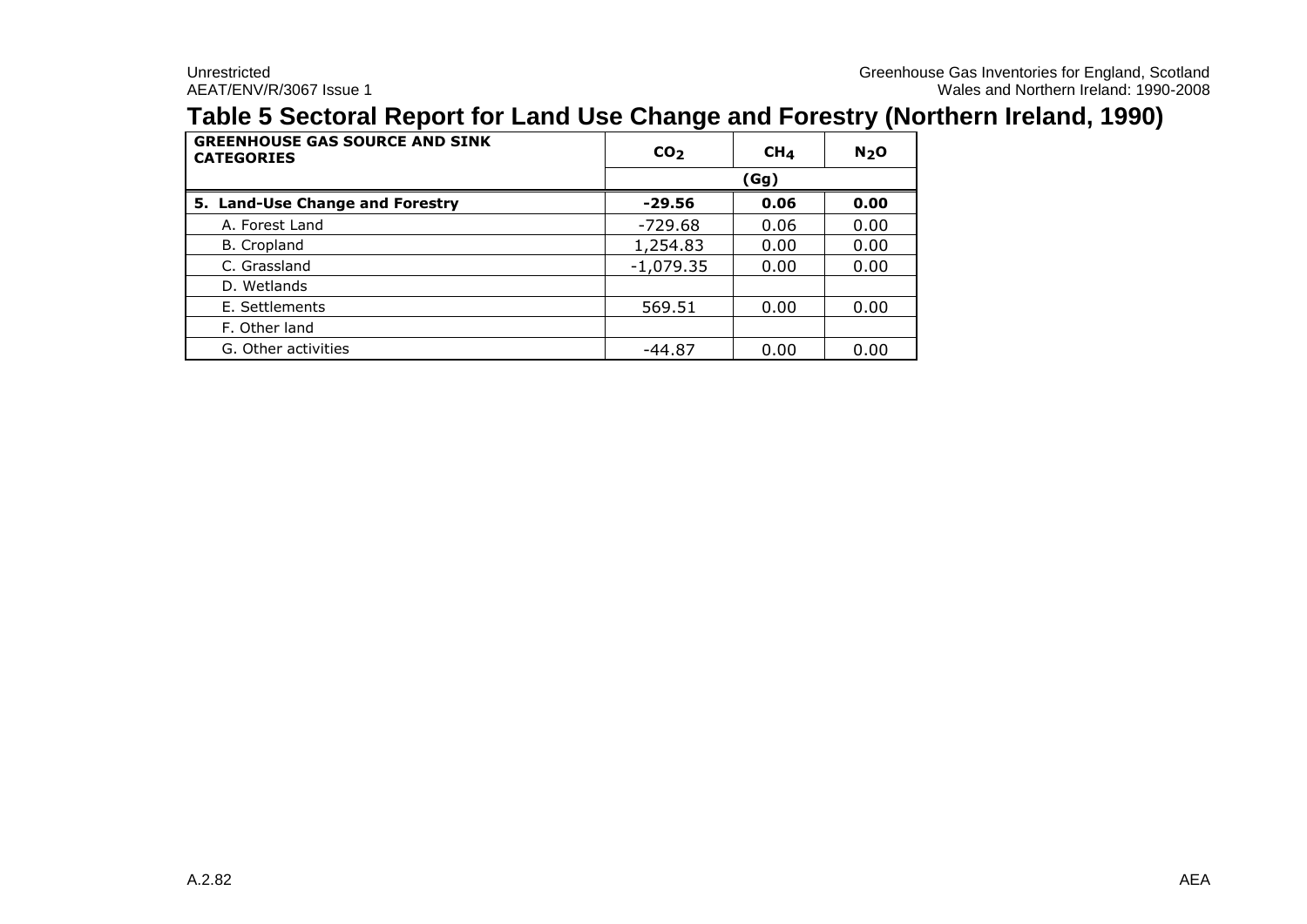### **Table 6 Sectoral Report for Waste (Northern Ireland, 1990)**

| <b>GREENHOUSE GAS SOURCE AND SINK</b><br><b>CATEGORIES</b> | CO <sub>2</sub> | CH <sub>4</sub> | N <sub>2</sub> O |
|------------------------------------------------------------|-----------------|-----------------|------------------|
|                                                            |                 | (Gg)            |                  |
| <b>Total Waste</b>                                         | 8.16            | 78              | 0.09             |
| A. Solid Waste Disposal on Land                            | 0.00            | 77              | 0.00             |
| 1. Managed Waste Disposal on Land                          | 0.00            | 76.64           | 0.00             |
| 2. Unmanaged Waste Disposal Sites                          |                 |                 |                  |
| 3. Other (please specify)                                  |                 |                 |                  |
|                                                            |                 |                 |                  |
| <b>B. Wastewater Handling</b>                              | 0.00            | 0.93            | 0.09             |
| Industrial Wastewater                                      |                 |                 |                  |
| 2. Domestic and Commercial Wastewater                      | 0.00            | 0.93            | 0.09             |
| 3. Other (please specify)                                  |                 |                 |                  |
|                                                            |                 |                 |                  |
| <b>C.</b> Waste Incineration                               | 8.16            | 0.00            | 0.00             |
| D. Other (please specify)                                  |                 |                 |                  |
|                                                            |                 |                 |                  |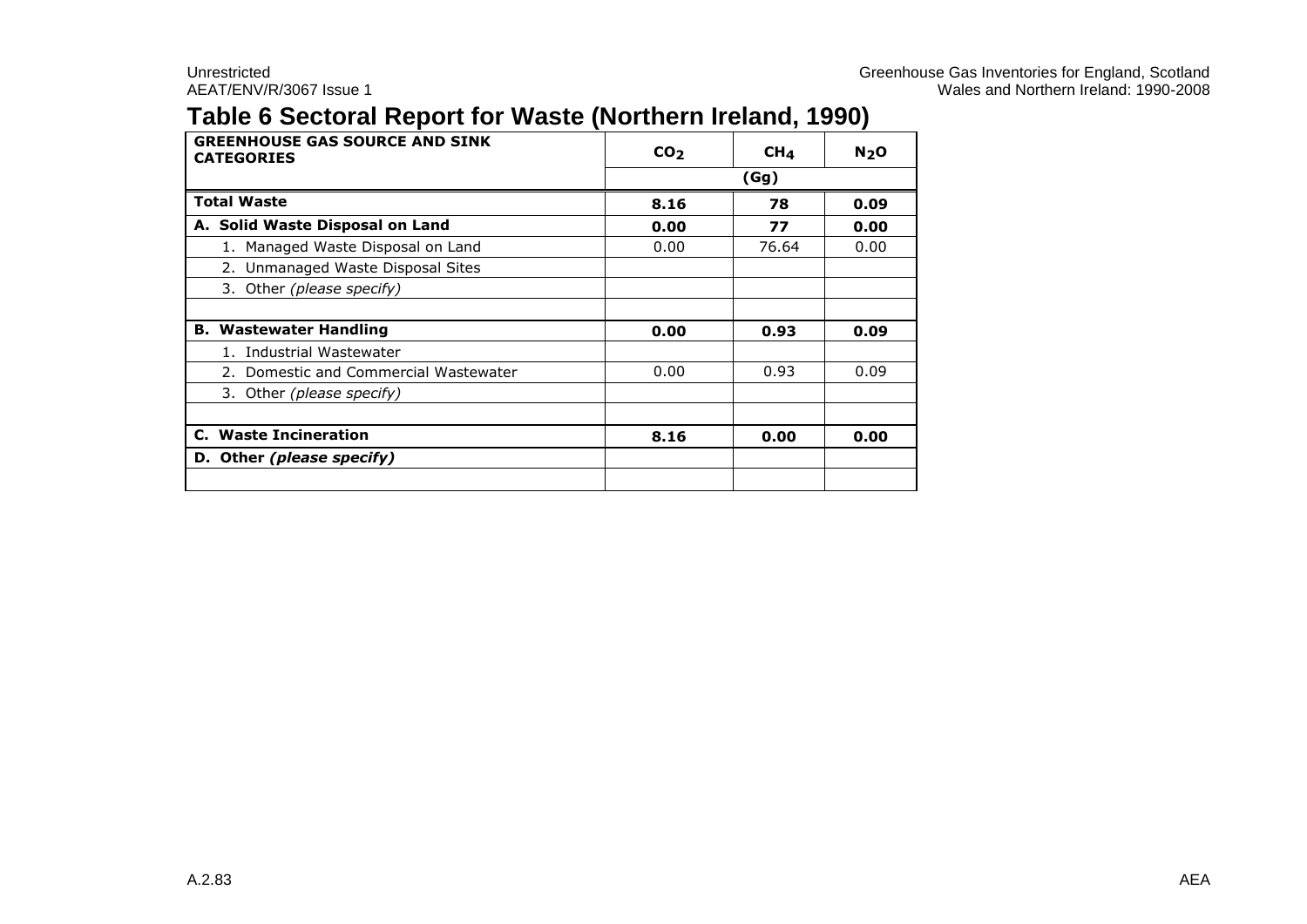#### **Table 7A Summary Report for National Greenhouse Gas Inventories (Northern Ireland, 1990)**

 $(Pa^2 \n1 of 2)$ 

| <b>GREENHOUSE GAS SOURCE AND SINK CATEGORIES</b> | CO <sub>2</sub> | CH <sub>4</sub> | N <sub>2</sub> O | <b>HFCs</b>              | <b>PFCs</b> | SF <sub>6</sub> |
|--------------------------------------------------|-----------------|-----------------|------------------|--------------------------|-------------|-----------------|
|                                                  |                 | (Gg)            |                  | $CO2$ equivalent<br>(Gg) | Gg          |                 |
| <b>Total National Emissions and Removals</b>     | 17,324.90       | 208.66          | 10.47            | 0.33                     | 2.39        | 0.00            |
| 1. Energy                                        | 16,889.20       | 16.17           | 0.77             | 0.00                     | 0.00        | 0.00            |
| A. Fuel Combustion                               | 16,889.20       | 16.17           | 0.77             | 0.00                     | 0.00        | 0.00            |
| 1. Energy Industries                             | 5,463.26        | 0.15            | 0.09             | 0.00                     | 0.00        | 0.00            |
| 2. Manufacturing Industries and Construction     | 2,087.52        | 0.10            | 0.16             | 0.00                     | 0.00        | 0.00            |
| 3. Transport                                     | 3,562.62        | 0.71            | 0.12             | 0.00                     | 0.00        | 0.00            |
| 4. Other Sectors                                 | 5,664.82        | 15.21           | 0.40             | 0.00                     | 0.00        | 0.00            |
| 5. Other                                         | 110.98          | 0.00            | 0.00             | 0.00                     | 0.00        | 0.00            |
| B. Fugitive Emissions from Fuels                 | 0.00            | 0.00            | 0.00             | 0.00                     | 0.00        | 0.00            |
| 1. Solid Fuels                                   | 0.00            | 0.00            | 0.00             | 0.00                     | 0.00        | 0.00            |
| 2. Oil and Natural Gas                           | 0.00            | 0.00            | 0.00             | 0.00                     | 0.00        | 0.00            |
| 2. Industrial Processes                          | 457.11          | 0.00            | 1.11             | 0.33                     | 2.39        | 0.00            |
| A. Mineral Products                              | 415.87          | 0.00            | 0.00             | 0.00                     | 0.00        | 0.00            |
| <b>B.</b> Chemical Industry                      | 41.24           | 0.00            | 1.11             | 0.00                     | 0.00        | 0.00            |
| C. Metal Production                              | 0.00            | 0.00            | 0.00             | 0.00                     | 0.00        | 0.00            |
| D. Other Production <sup>(4)</sup>               | 0.00            | 0.00            | 0.00             | 0.00                     | 0.00        | 0.00            |
| E. Production of Halocarbons and $SF6$           | 0.00            | 0.00            | 0.00             | 0.00                     | 0.00        | 0.00            |
| F. Consumption of Halocarbons and $SF6$          | 0.00            | 0.00            | 0.00             | 0.33                     | 2.39        | 0.00            |
| G. Other                                         | 0.00            | 0.00            | 0.00             | 0.00                     | 0.00        | 0.00            |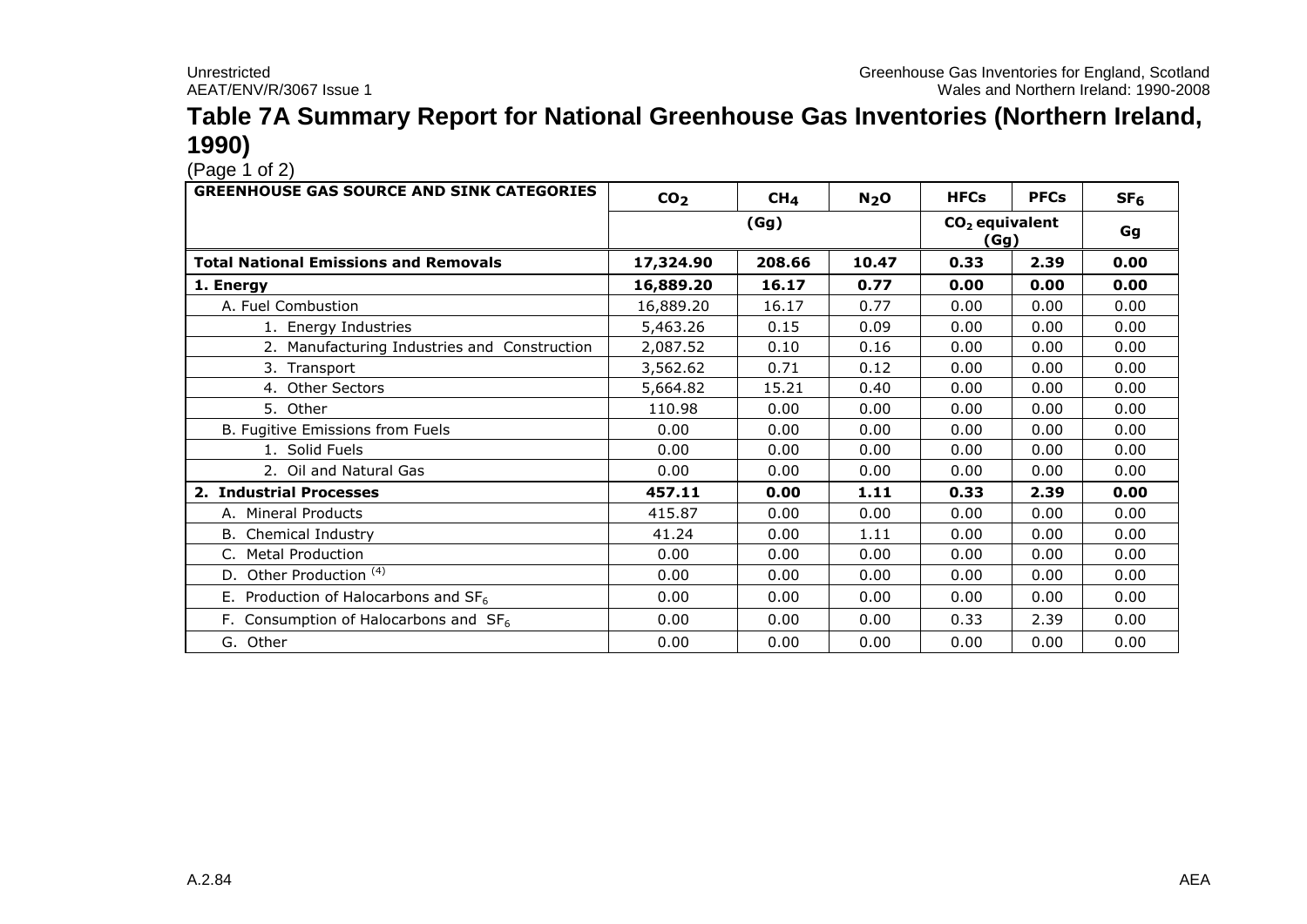#### **Table 7A Summary Report for National Greenhouse Gas Inventories (Northern Ireland, 1990)**

| $(1 - 2) - 1 = 1 - 1$<br><b>GREENHOUSE GAS SOURCE AND SINK</b><br><b>CATEGORIES</b> | CO <sub>2</sub> | CH <sub>4</sub> | N <sub>2</sub> O | <b>HFCs</b>              | <b>PFCs</b> | SF <sub>6</sub> |
|-------------------------------------------------------------------------------------|-----------------|-----------------|------------------|--------------------------|-------------|-----------------|
|                                                                                     |                 | (Gg)            |                  | $CO2$ equivalent<br>(Gg) | (Gg)        |                 |
| 3. Solvent and Other Product Use                                                    | 0.00            | 0.00            | 0.00             | 0.00                     | 0.00        | 0.00            |
| 4. Agriculture                                                                      | 0.00            | 114.85          | 8.50             | 0.00                     | 0.00        | 0.00            |
| A. Enteric Fermentation                                                             |                 | 96.99           | 0.00             | 0.00                     | 0.00        | 0.00            |
| B. Manure Management                                                                |                 | 17.80           | 0.96             | 0.00                     | 0.00        | 0.00            |
| C. Rice Cultivation                                                                 |                 | <b>NO</b>       | <b>NO</b>        | 0.00                     | 0.00        | 0.00            |
| D. Agricultural Soils                                                               |                 | <b>NE</b>       | 7.54             | 0.00                     | 0.00        | 0.00            |
| E. Prescribed Burning of Savannas                                                   |                 | <b>NO</b>       | <b>NO</b>        | 0.00                     | 0.00        | 0.00            |
| F. Field Burning of Agricultural Residues                                           |                 | 0.06            | 0.00             | 0.00                     | 0.00        | 0.00            |
| G. Other                                                                            |                 | 0.00            | 0.00             | 0.00                     | 0.00        | 0.00            |
| 5. Land-Use Change and Forestry                                                     | $-29.56$        | 0.06            | 0.00             | 0.00                     | 0.00        | 0.00            |
| A. Forest Land                                                                      | $-729.68$       | 0.06            | 0.00             |                          |             |                 |
| <b>B.</b> Cropland                                                                  | 1,254.83        | 0.00            | 0.00             |                          |             |                 |
| C. Grassland                                                                        | $-1,079.35$     | 0.00            | 0.00             |                          |             |                 |
| D. Wetlands                                                                         | 0.00            | 0.00            | 0.00             |                          |             |                 |
| E. Settlements                                                                      | 569.51          | 0.00            | 0.00             |                          |             |                 |
| F. Other land                                                                       | 0.00            | 0.00            | 0.00             |                          |             |                 |
| G. Other activities                                                                 | $-44.87$        | 0.00            | 0.00             |                          |             |                 |
| 6. Waste                                                                            | 8.16            | 77.6            | 0.09             | 0.00                     | 0.00        | 0.00            |
| A. Solid Waste Disposal on Land                                                     | 0.00            | 76.64           | 0.00             | 0.00                     | 0.00        | 0.00            |
| B. Wastewater Handling                                                              | 0.00            | 0.93            | 0.09             | 0.00                     | 0.00        | 0.00            |
| C. Waste Incineration                                                               | 8.16            | 0.00            | 0.00             | 0.00                     | 0.00        | 0.00            |
| D. Other                                                                            | 0.00            | 0.00            | 0.00             | 0.00                     | 0.00        | 0.00            |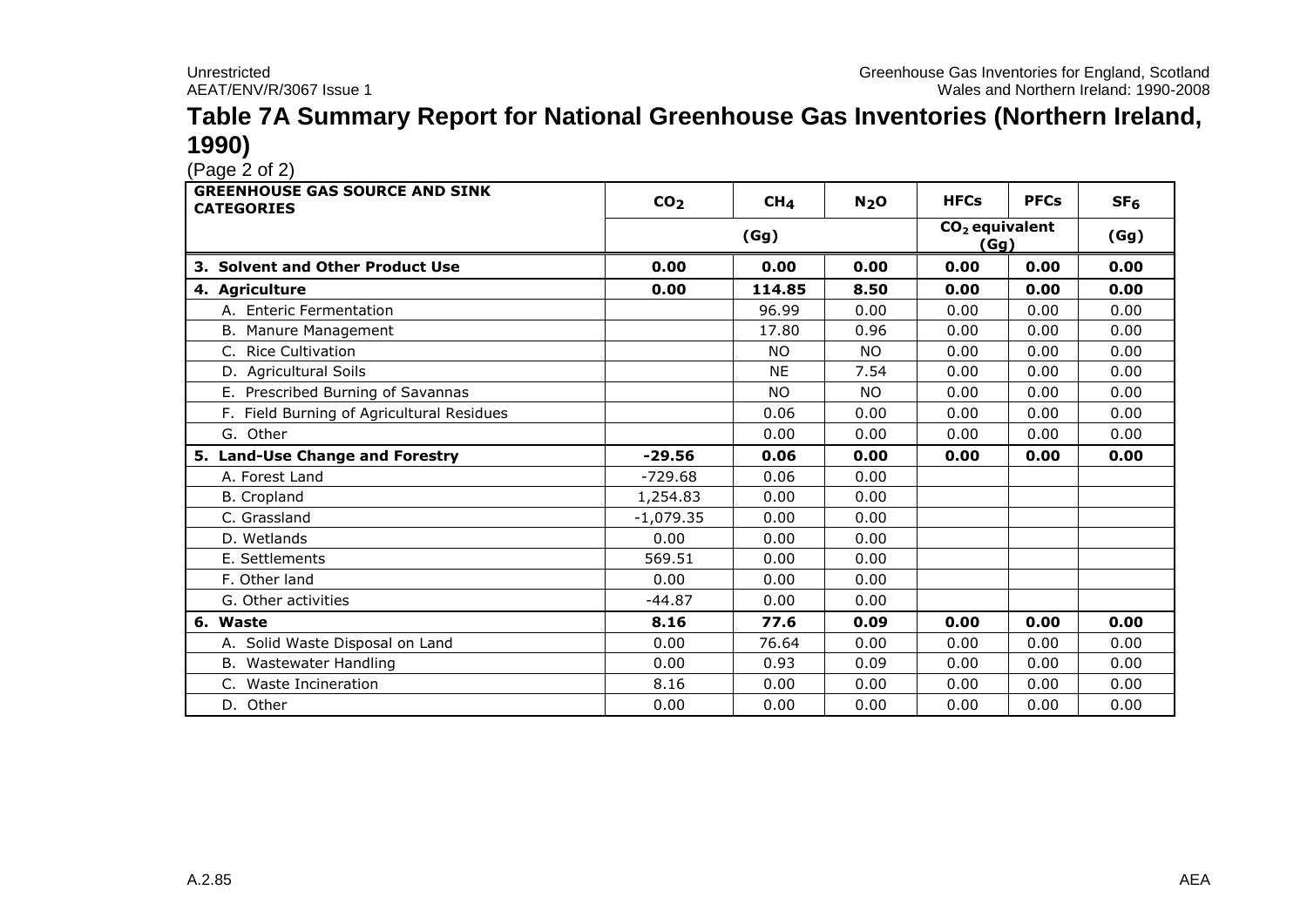### **Table 7A Summary Report for National Greenhouse Gas Inventories (Northern Ireland, 1995)**

 $(Pa^2 \n1 of 2)$ 

| <b>GREENHOUSE GAS SOURCE AND SINK CATEGORIES</b> | CO <sub>2</sub> | CH <sub>4</sub> | N <sub>2</sub> O | <b>HFCs</b> | <b>PFCs</b>           | SF <sub>6</sub> |
|--------------------------------------------------|-----------------|-----------------|------------------|-------------|-----------------------|-----------------|
|                                                  |                 | (Gg)            |                  |             | $CO2$ equivalent (Gg) | Gg              |
| <b>Total National Emissions and Removals</b>     | 17,150.57       | 196.58          | 10.94            | 38.9        | 0.66                  | 0.00            |
| 1. Energy                                        | 16,899.68       | 8.25            | 0.79             | 0.00        | 0.00                  | 0.00            |
| A. Fuel Combustion                               | 16,899.68       | 8.25            | 0.79             | 0.00        | 0.00                  | 0.00            |
| 1. Energy Industries                             | 6,805.46        | 0.15            | 0.13             | 0.00        |                       |                 |
| 2. Manufacturing Industries and Construction     | 1,845.88        | 0.10            | 0.14             | 0.00        |                       |                 |
| 3. Transport                                     | 3,812.12        | 0.51            | 0.19             | 0.00        |                       |                 |
| 4. Other Sectors                                 | 4,347.11        | 7.49            | 0.32             | 0.00        |                       |                 |
| 5. Other                                         | 89.11           | 0.00            | 0.00             | 0.00        |                       |                 |
| B. Fugitive Emissions from Fuels                 | 0.00            | 0.00            | 0.00             | 0.00        | 0.00                  | 0.00            |
| 1. Solid Fuels                                   | 0.00            | 0.00            | 0.00             | 0.00        |                       |                 |
| 2. Oil and Natural Gas                           | 0.00            | 0.00            | 0.00             | 0.00        |                       |                 |
| 2. Industrial Processes                          | 385.29          | 0.00            | 1.42             | 39          | 0.66                  | 0.00            |
| A. Mineral Products                              | 338.40          | 0.00            | 0.00             |             |                       |                 |
| B. Chemical Industry                             | 46.89           | 0.00            | 1.42             |             |                       |                 |
| C. Metal Production                              | 0.00            | 0.00            | 0.00             | 0.00        | 0.00                  | 0.00            |
| D. Other Production <sup>(4)</sup>               |                 |                 |                  |             |                       |                 |
| E. Production of Halocarbons and $SF_6$          | 0.00            | 0.00            | 0.00             | $\Omega$    | 0.00                  |                 |
| F. Consumption of Halocarbons and $SF6$          | 0.00            | 0.00            | 0.00             | 39          | 0.66                  | 0.00            |
| G. Other                                         |                 |                 |                  |             |                       |                 |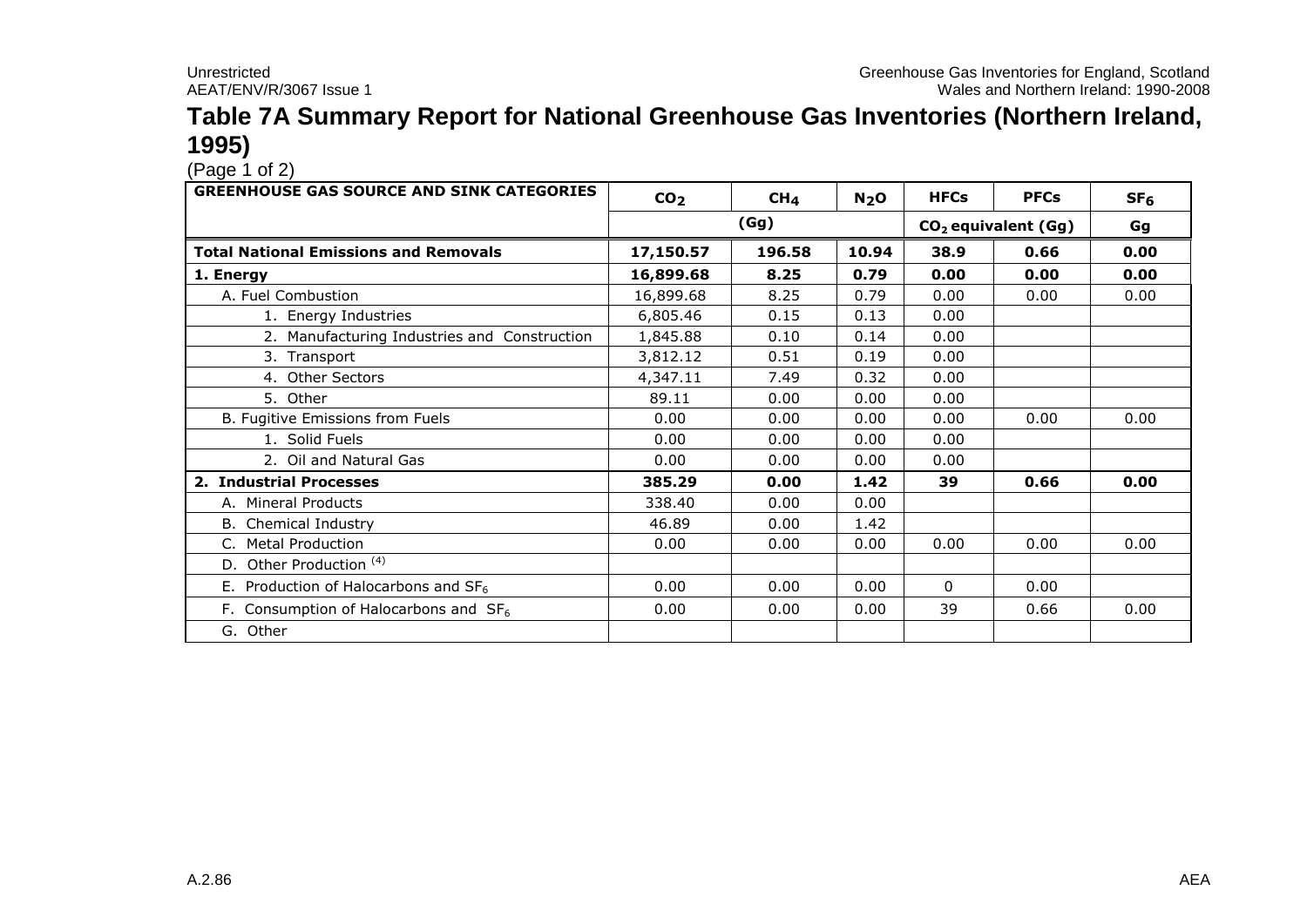### **Table 7A Summary Report for National Greenhouse Gas Inventories (Northern Ireland, 1995)**

 $(Page<sub>2</sub> of 2)$ 

| <b>GREENHOUSE GAS SOURCE AND SINK</b><br><b>CATEGORIES</b> | CO <sub>2</sub> | CH <sub>4</sub> | N <sub>2</sub> O | <b>HFCs</b> | <b>PFCs</b>                     | SF <sub>6</sub> |
|------------------------------------------------------------|-----------------|-----------------|------------------|-------------|---------------------------------|-----------------|
|                                                            |                 | (Gg)            |                  |             | CO <sub>2</sub> equivalent (Gg) | (Gg)            |
| 3. Solvent and Other Product Use                           | 0.00            | 0.00            | 0.00             | 0.00        | 0.00                            | 0.00            |
| 4. Agriculture                                             | 0.00            | 119.28          | 8.63             | 0.00        | 0.00                            | 0.00            |
| A. Enteric Fermentation                                    |                 | 101.05          | 0.00             |             |                                 |                 |
| B. Manure Management                                       |                 | 18.23           | 0.98             |             |                                 |                 |
| C. Rice Cultivation                                        |                 | <b>NO</b>       | NO.              |             |                                 |                 |
| D. Agricultural Soils                                      |                 | 0.00            | 7.65             |             |                                 |                 |
| E. Prescribed Burning of Savannas                          |                 | NO.             | <b>NO</b>        |             |                                 |                 |
| F. Field Burning of Agricultural<br>Residues               |                 | 0.00            | 0.00             |             |                                 |                 |
| G. Other                                                   |                 | 0.00            | 0.00             |             |                                 |                 |
| 5. Land-Use Change and Forestry                            | $-141$          | 0.01            | 0.00             | 0.00        | 0.00                            | 0.00            |
| A. Forest Land                                             | $-720$          | 0.01            | 0.00             |             |                                 |                 |
| <b>B.</b> Cropland                                         | 1,196           | 0.00            | 0.00             |             |                                 |                 |
| C. Grassland                                               | $-1,113$        | 0.00            | 0.00             |             |                                 |                 |
| D. Wetlands                                                | 0.00            | 0.00            | 0.00             |             |                                 |                 |
| E. Settlements                                             | 568             | 0.00            | 0.00             |             |                                 |                 |
| F. Other land                                              | 0.00            | 0.00            | 0.00             |             |                                 |                 |
| G. Other activities                                        | $-72.24$        | 0.00            | 0.00             |             |                                 |                 |
| 6. Waste                                                   | 6.4             | 69.0            | 0.10             | 0.00        | 0.00                            | 0.00            |
| A. Solid Waste Disposal on Land                            | 0.00            | 68.07           | 0.00             |             |                                 |                 |
| B. Wastewater Handling                                     | 0.00            | 0.98            | 0.10             |             |                                 |                 |
| C. Waste Incineration                                      | 6.43            | 0.00            | 0.00             |             |                                 |                 |
| D. Other                                                   |                 |                 |                  |             |                                 |                 |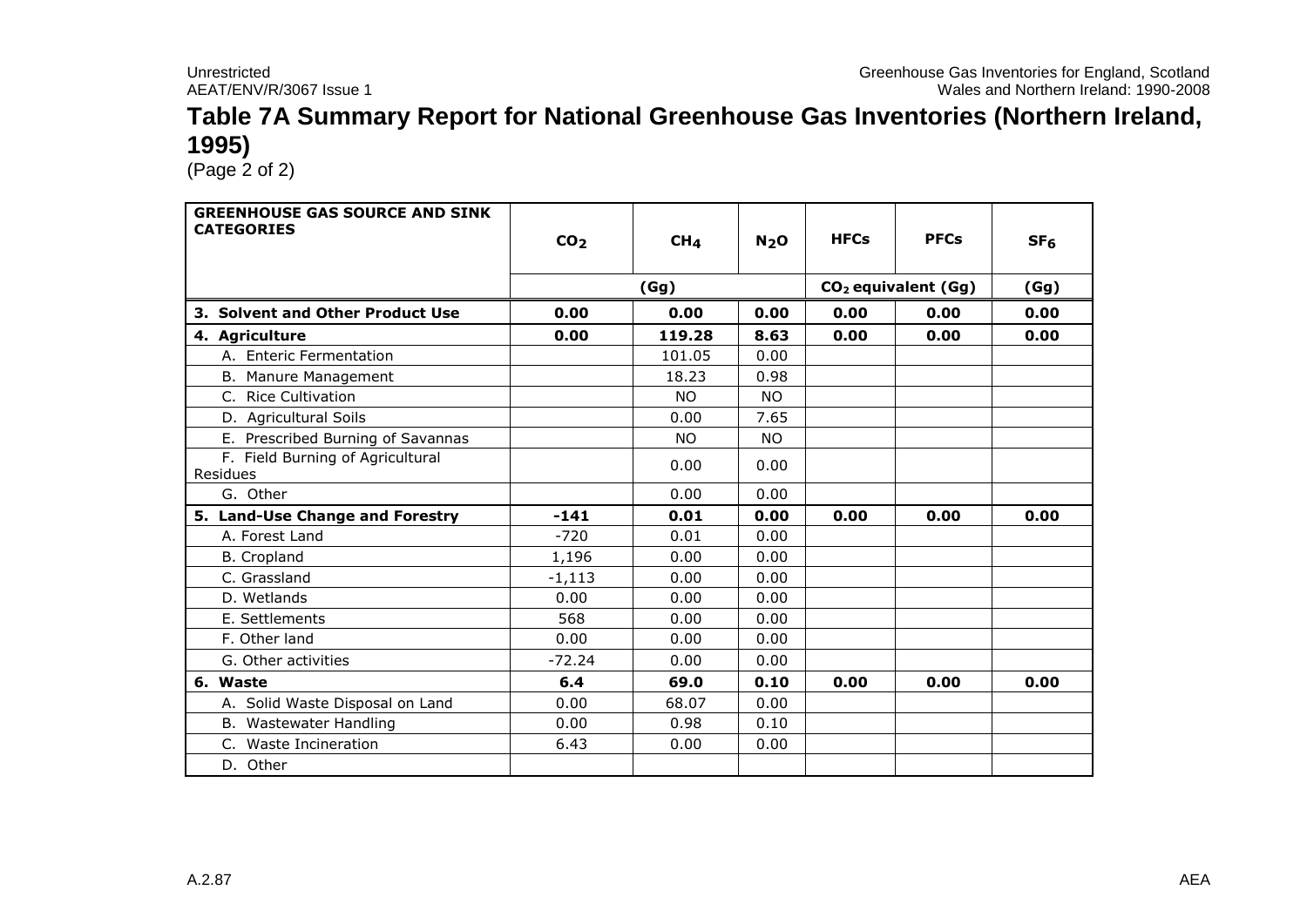### **Table 7A Summary Report for National Greenhouse Gas Inventories (Northern Ireland, 2007)**

 $(Paq e \n1 of 2)$ 

| <b>GREENHOUSE GAS SOURCE AND SINK CATEGORIES</b> | CO <sub>2</sub> | CH <sub>4</sub> | N <sub>2</sub> O         | <b>HFCs</b> | <b>PFCs</b> | SF <sub>6</sub> |
|--------------------------------------------------|-----------------|-----------------|--------------------------|-------------|-------------|-----------------|
|                                                  | (Gg)            |                 | $CO2$ equivalent<br>(Gg) | Gg          |             |                 |
| <b>Total National Emissions and Removals</b>     | 16,184.63       | 159.56          | 7.87                     | 287.03      | 0.09        | 0.00            |
| 1. Energy                                        | 15,935.72       | 3.47            | 0.61                     | 0.00        | 0.00        | 0.00            |
| A. Fuel Combustion                               | 15,935.72       | 3.45            | 0.61                     | 0.00        | 0.00        | 0.00            |
| 1. Energy Industries                             | 4,656.32        | 0.08            | 0.06                     | 0.00        | 0.00        | 0.00            |
| 2. Manufacturing Industries and Construction     | 1,560.00        | 0.10            | 0.14                     | 0.00        | 0.00        | 0.00            |
| 3. Transport                                     | 5,096.75        | 0.17            | 0.18                     | 0.00        | 0.00        | 0.00            |
| 4. Other Sectors                                 | 4,555.45        | 3.10            | 0.23                     | 0.00        | 0.00        | 0.00            |
| 5. Other                                         | 67.20           | 0.00            | 0.00                     | 0.00        | 0.00        | 0.00            |
| B. Fugitive Emissions from Fuels                 | 0.00            | 0.02            | 0.00                     | 0.00        | 0.00        | 0.00            |
| 1. Solid Fuels                                   | 0.00            | 0.00            | 0.00                     | 0.00        | 0.00        | 0.00            |
| 2. Oil and Natural Gas                           | 0.00            | 0.02            | 0.00                     | 0.00        | 0.00        | 0.00            |
| 2. Industrial Processes                          | 527.05          | 0.00            | 0.00                     | 287.03      | 0.09        | 0.00            |
| A. Mineral Products                              | 475.27          | 0.00            | 0.00                     | 0.00        | 0.00        | 0.00            |
| Chemical Industry                                | 51.78           | 0.00            | 0.00                     | 0.00        | 0.00        | 0.00            |
| C. Metal Production                              | 0.00            | 0.00            | 0.00                     | 0.00        | 0.00        | 0.00            |
| D. Other Production <sup>(4)</sup>               | 0.00            | 0.00            | 0.00                     | 0.00        | 0.00        | 0.00            |
| E. Production of Halocarbons and $SF6$           | 0.00            | 0.00            | 0.00                     | 0.00        | 0.00        | 0.00            |
| F. Consumption of Halocarbons and $SF_6$         | 0.00            | 0.00            | 0.00                     | 287.03      | 0.09        | 0.00            |
| G. Other                                         | 0.00            | 0.00            | 0.00                     | 0.00        | 0.00        | 0.00            |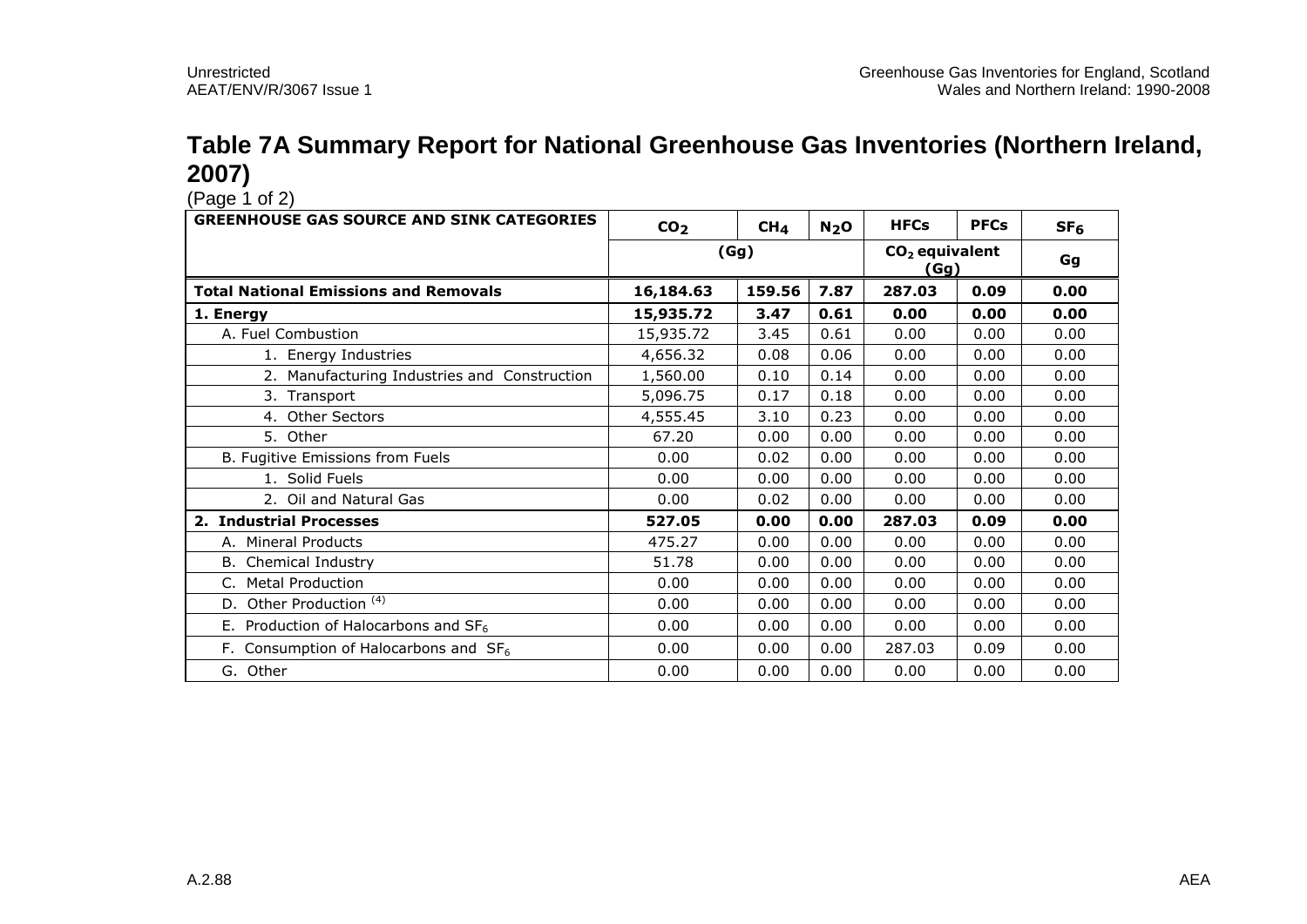#### **Table 7A Summary Report for National Greenhouse Gas Inventories (Northern Ireland, 2007)**

 $(Page<sub>2</sub> of 2)$ 

| <b>GREENHOUSE GAS SOURCE AND SINK</b><br><b>CATEGORIES</b> | CO <sub>2</sub> | CH <sub>4</sub> | N <sub>2</sub> O | <b>HFCs</b>              | <b>PFCs</b> | SF <sub>6</sub> |
|------------------------------------------------------------|-----------------|-----------------|------------------|--------------------------|-------------|-----------------|
|                                                            |                 | (Gg)            |                  | $CO2$ equivalent<br>(Gg) |             | (Gg)            |
| 3. Solvent and Other Product Use                           | 0.00            | 0.00            | 0.00             | 0.00                     | 0.00        | 0.00            |
| 4. Agriculture                                             | 0.00            | 118.55          | 7.14             | 0.00                     | 0.00        | 0.00            |
| A. Enteric Fermentation                                    |                 | 100.57          | 0.00             | 0.00                     | 0.00        | 0.00            |
| B. Manure Management                                       |                 | 17.98           | 0.90             | 0.00                     | 0.00        | 0.00            |
| C. Rice Cultivation                                        |                 | <b>NO</b>       | <b>NO</b>        | 0.00                     | 0.00        | 0.00            |
| D. Agricultural Soils                                      |                 | <b>NE</b>       | 6.24             | 0.00                     | 0.00        | 0.00            |
| E. Prescribed Burning of Savannas                          |                 | NO.             | <b>NO</b>        | 0.00                     | 0.00        | 0.00            |
| F. Field Burning of Agricultural Residues                  |                 | 0.00            | 0.00             | 0.00                     | 0.00        | 0.00            |
| G. Other                                                   |                 | 0.00            | 0.00             | 0.00                     | 0.00        | 0.00            |
| 5. Land-Use Change and Forestry                            | $-284$          | 0.04            | 0.00             | 0.00                     | 0.00        | 0.00            |
| A. Forest Land                                             | $-543$          | 0.04            | 0.00             |                          |             |                 |
| <b>B.</b> Cropland                                         | 1,109           | 0.00            | 0.00             |                          |             |                 |
| C. Grassland                                               | $-1,253$        | 0.00            | 0.00             |                          |             |                 |
| D. Wetlands                                                | 0.00            | 0.00            | 0.00             |                          |             |                 |
| E. Settlements                                             | 569             | 0.00            | 0.00             |                          |             |                 |
| F. Other land                                              | 0.00            | 0.00            | 0.00             |                          |             |                 |
| G. Other activities                                        | $-165.93$       | 0.00            | 0.00             |                          |             |                 |
| 6. Waste                                                   | 6.3             | 37.5            | 0.12             | 0.00                     | 0.00        | 0.00            |
| A. Solid Waste Disposal on Land                            | 0.00            | 36.40           | 0.00             | 0.00                     | 0.00        | 0.00            |
| B. Wastewater Handling                                     | 0.00            | 1.10            | 0.11             | 0.00                     | 0.00        | 0.00            |
| Waste Incineration<br>C.                                   | 6.27            | 0.00            | 0.00             | 0.00                     | 0.00        | 0.00            |
| D. Other                                                   | 0.00            | 0.00            | 0.00             | 0.00                     | 0.00        | 0.00            |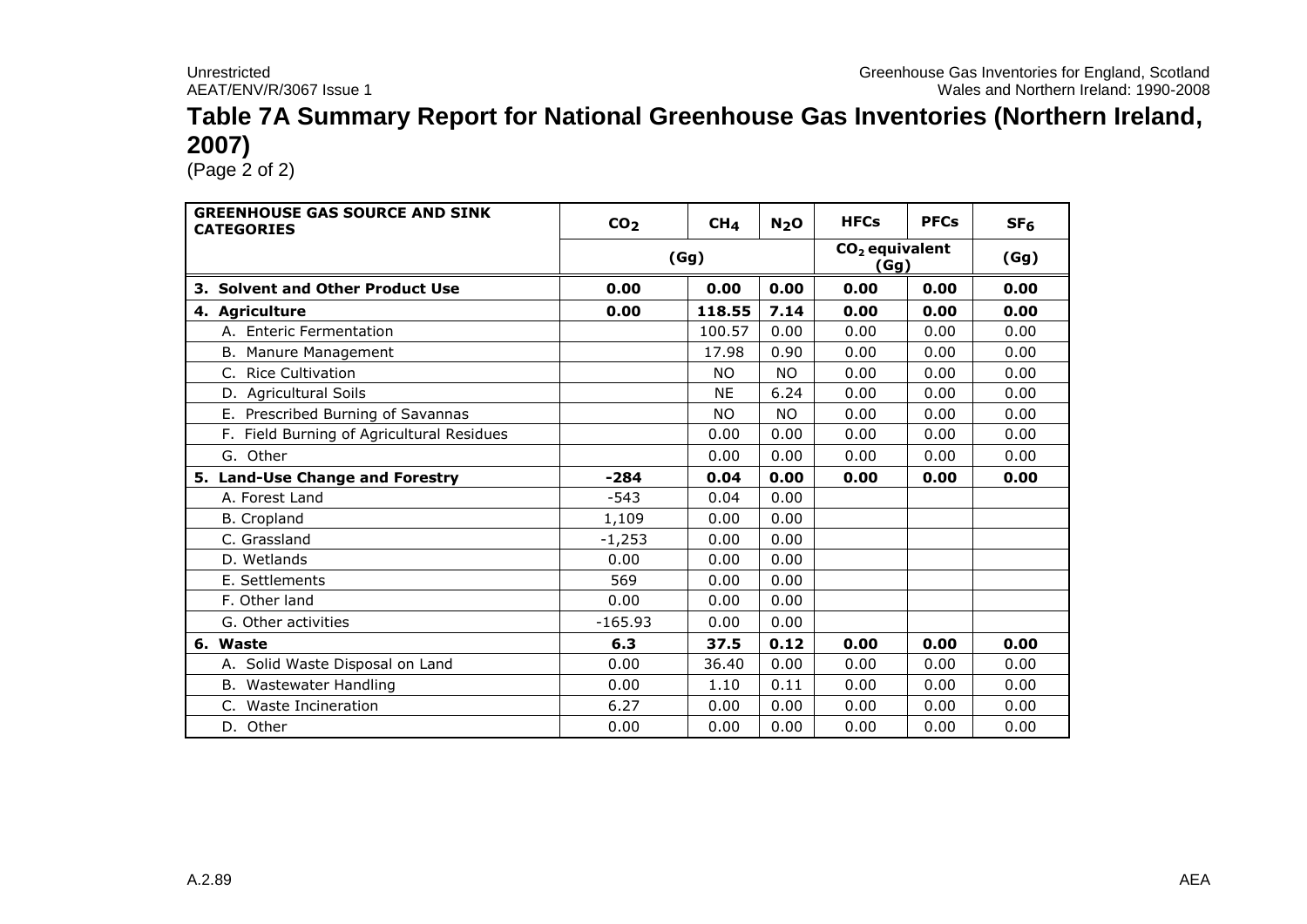# **Table 1 Sectoral Report for Energy (Northern Ireland, 2008)**

| <b>GREENHOUSE GAS SOURCE AND SINK CATEGORIES</b>             | CO <sub>2</sub> | CH <sub>4</sub> | $N_2$ O   |
|--------------------------------------------------------------|-----------------|-----------------|-----------|
|                                                              | (Gg)            |                 |           |
| <b>Total Energy</b>                                          | 15,988.75       | 3.59            | 0.60      |
| A. Fuel Combustion Activities (Sectoral Approach)            | 15,988.75       | 3.58            | 0.60      |
| 1. Energy Industries                                         | 4,863.80        | 0.08            | 0.06      |
| a. Public Electricity and Heat Production                    | 4,863.80        | 0.08            | 0.06      |
| b. Petroleum Refining                                        | 0.00            | 0.00            | 0.00      |
| c. Manufacture of Solid Fuels and Other Energy<br>Industries | 0.00            | 0.00            | 0.00      |
| 2. Manufacturing Industries and Construction                 | 1,446.69        | 0.10            | 0.13      |
| a. Iron and Steel                                            | 0.00            | 0.00            | 0.00      |
| b. Non-Ferrous Metals                                        | $IE^{(1)}$      | ΙE              | IE        |
| c. Chemicals                                                 | IE              | <b>IF</b>       | IE        |
| d. Pulp, Paper and Print                                     | <b>TF</b>       | <b>IF</b>       | <b>IF</b> |
| e. Food Processing, Beverages and Tobacco                    | IE              | <b>IF</b>       | IE        |
| f. Other (please specify)                                    | 1,446.69        | 0.10            | 0.13      |
| 3. Transport                                                 | 5,050.12        | 0.15            | 0.18      |
| a. Civil Aviation                                            | 220.81          | 0.00            | 0.01      |
| b. Road Transportation                                       | 4,553.30        | 0.14            | 0.15      |
| c. Railways                                                  | 41.47           | 0.00            | 0.02      |
| d. Navigation                                                | 223.71          | 0.00            | 0.01      |
| e. Other Transportation (please specify)                     | 10.84           | 0.00            | 0.00      |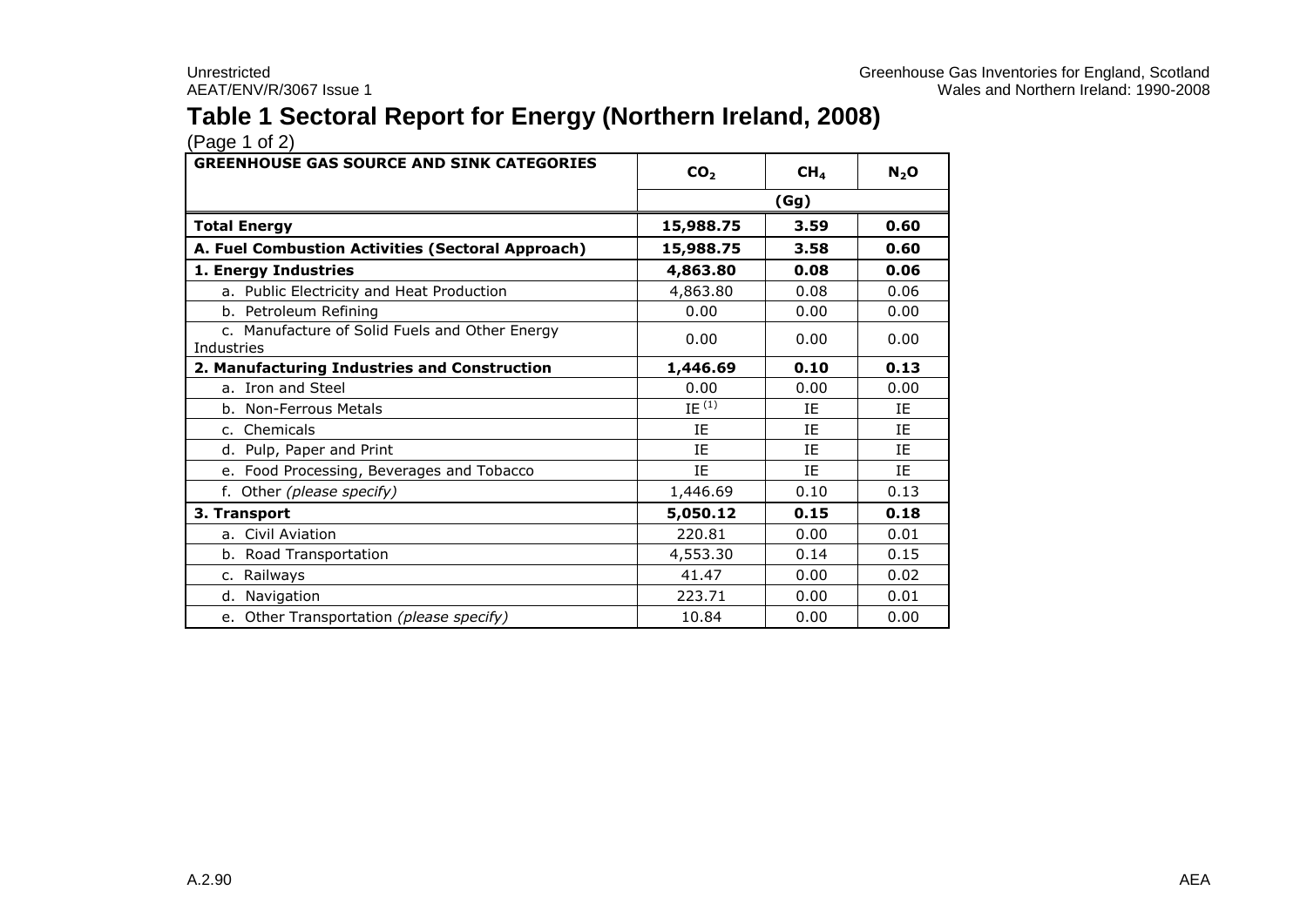# **Table 1 Sectoral Report for Energy (Northern Ireland, 2008)**

| <b>GREENHOUSE GAS SOURCE AND SINK</b><br><b>CATEGORIES</b> | CO <sub>2</sub>   | CH <sub>4</sub> | $N_2$ O   |  |
|------------------------------------------------------------|-------------------|-----------------|-----------|--|
|                                                            | (Gg)              |                 |           |  |
| <b>4. Other Sectors</b>                                    | 4,561.13          | 3.25            | 0.23      |  |
| a. Commercial/Institutional                                | 328.37            | 0.03            | 0.00      |  |
| b. Residential                                             | 3,799.60          | 3.19            | 0.06      |  |
| c. Agriculture/Forestry/Fisheries                          | 433.15            | 0.03            | 0.17      |  |
| 5. Other (Military Aircraft and Naval Vessels)             | 67.00             | 0               | 0         |  |
| <b>B. Fugitive Emissions from Fuels</b>                    | 0.00              | 0.01            | 0.00      |  |
| 1. Solid Fuels                                             | 0.00              | 0.00            | 0.00      |  |
| a. Coal Mining                                             | 0.00              | 0.00            | 0.00      |  |
| b. Solid Fuel Transformation                               | 0.00              | 0.00            | 0.00      |  |
| c. Other (please specify)                                  | $NO^{(1)}$        | <b>NO</b>       | NO.       |  |
| 2. Oil and Natural Gas                                     | 0.00              | 0.01            | 0.00      |  |
| a. Oil                                                     | 0.00              | 0.00            | 0.00      |  |
| b. Natural Gas                                             | 0.00              | 0.01            | 0.00      |  |
| c. Venting and Flaring                                     | 0.00              | 0.00            | 0.00      |  |
| Flaring                                                    | 0.00              | 0.00            | 0.00      |  |
| Venting                                                    | 0.00              | 0.00            | 0.00      |  |
| Memo Items: (2)                                            |                   |                 |           |  |
| <b>International Bunkers</b>                               | NA <sup>(1)</sup> | <b>NA</b>       | <b>NA</b> |  |
| Aviation                                                   | <b>NA</b>         | <b>NA</b>       | <b>NA</b> |  |
| Marine                                                     | <b>NA</b>         | <b>NA</b>       | <b>NA</b> |  |
| CO <sub>2</sub> Emissions from Biomass                     | $NE^{(1)}$        |                 |           |  |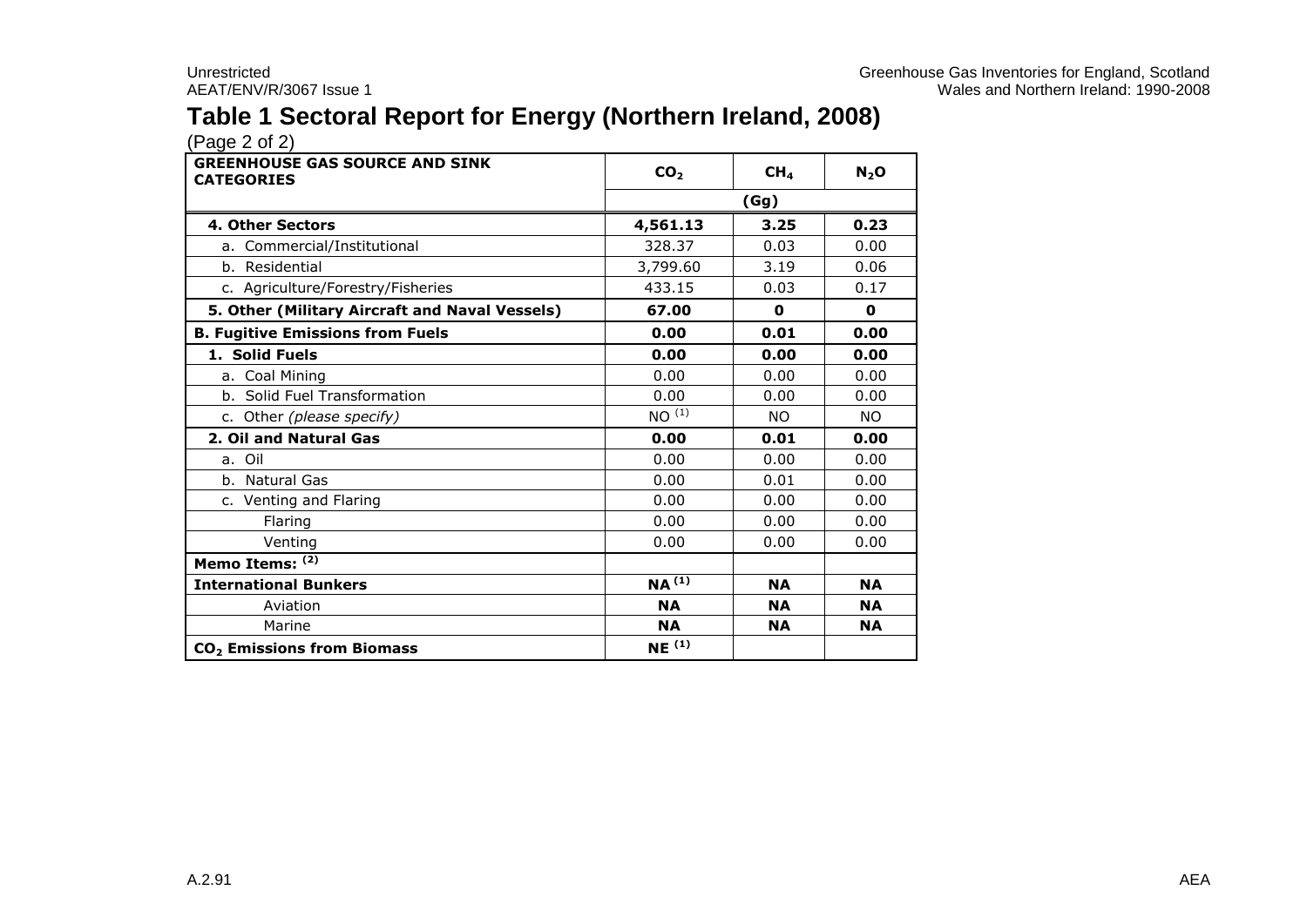# **Table 2(I) Sectoral Report for Industrial Processes (Northern Ireland, 2008)**

| <b>GREENHOUSE GAS SOURCE AND SINK</b><br><b>CATEGORIES</b>   | CO <sub>2</sub> | CH <sub>4</sub> | N <sub>2</sub> O | HFCs $(3)$ | PFCs $(3)$               | SF <sub>6</sub> |
|--------------------------------------------------------------|-----------------|-----------------|------------------|------------|--------------------------|-----------------|
|                                                              |                 | (Gg)            |                  |            | <b>Gg CO2 Equivalent</b> |                 |
| <b>Total Industrial Processes</b>                            | 441.99          | 0.00            | 0.00             | 291.51     | 0.07                     | 0.00            |
| <b>A. Mineral Products</b>                                   | 389.93          | 0.00            | 0.00             | 0.00       | 0.00                     | 0.00            |
| 1. Cement Production                                         | 376.70          | <b>NO</b>       | <b>NO</b>        |            |                          |                 |
| 2. Lime Production                                           | 0.00            | <b>NO</b>       | NO.              |            |                          |                 |
| 3. Limestone and Dolomite Use                                | 6.79            | <b>NO</b>       | <b>NO</b>        |            |                          |                 |
| 4. Soda Ash Production and Use                               | 6.44            | <b>NO</b>       | <b>NO</b>        |            |                          |                 |
| 5. Asphalt Roofing                                           | <b>NE</b>       | NO.             | <b>NO</b>        |            |                          |                 |
| 6. Road Paving with Asphalt                                  | <b>NE</b>       | <b>NO</b>       | NO.              |            |                          |                 |
| 7. Other (fletton bricks)                                    | 0.00            | 0.00            | NO.              |            |                          |                 |
| <b>B. Chemical Industry</b>                                  | 52.06           | 0.00            | 0.00             | 0.00       | 0.00                     | 0.00            |
| 1. Ammonia Production                                        | 0.00            | <b>NE</b>       | <b>NO</b>        |            |                          |                 |
| 2. Nitric Acid Production                                    | <b>NO</b>       | <b>NO</b>       | 0.00             |            |                          |                 |
| 3. Adipic Acid Production                                    | NO.             | <b>NO</b>       | 0.00             |            |                          |                 |
| 4. Carbide Production                                        | <b>NO</b>       | <b>NO</b>       | <b>NO</b>        |            |                          |                 |
| 5. Other (please specify)                                    | 52.06           | 0.00            | NO.              |            |                          |                 |
| <b>C. Metal Production</b>                                   | 0.00            | 0.00            | 0.00             | 0.00       | 0.00                     | 0.00            |
| 1. Iron and Steel Production                                 | 0.00            | 0.00            | 0.00             |            |                          |                 |
| 2. Ferroalloys Production                                    | IE              | <b>NE</b>       | <b>NO</b>        |            |                          |                 |
| 3. Aluminium Production                                      | 0.00            | <b>NO</b>       | <b>NO</b>        |            | 0.00                     |                 |
| 4. SF <sub>6</sub> Used in Aluminium and Magnesium Foundries | NO.             | <b>NO</b>       | <b>NO</b>        | 0.00       |                          | 0.00            |
| 5. Other (please specify)                                    | <b>NO</b>       | <b>NO</b>       | <b>NO</b>        |            |                          |                 |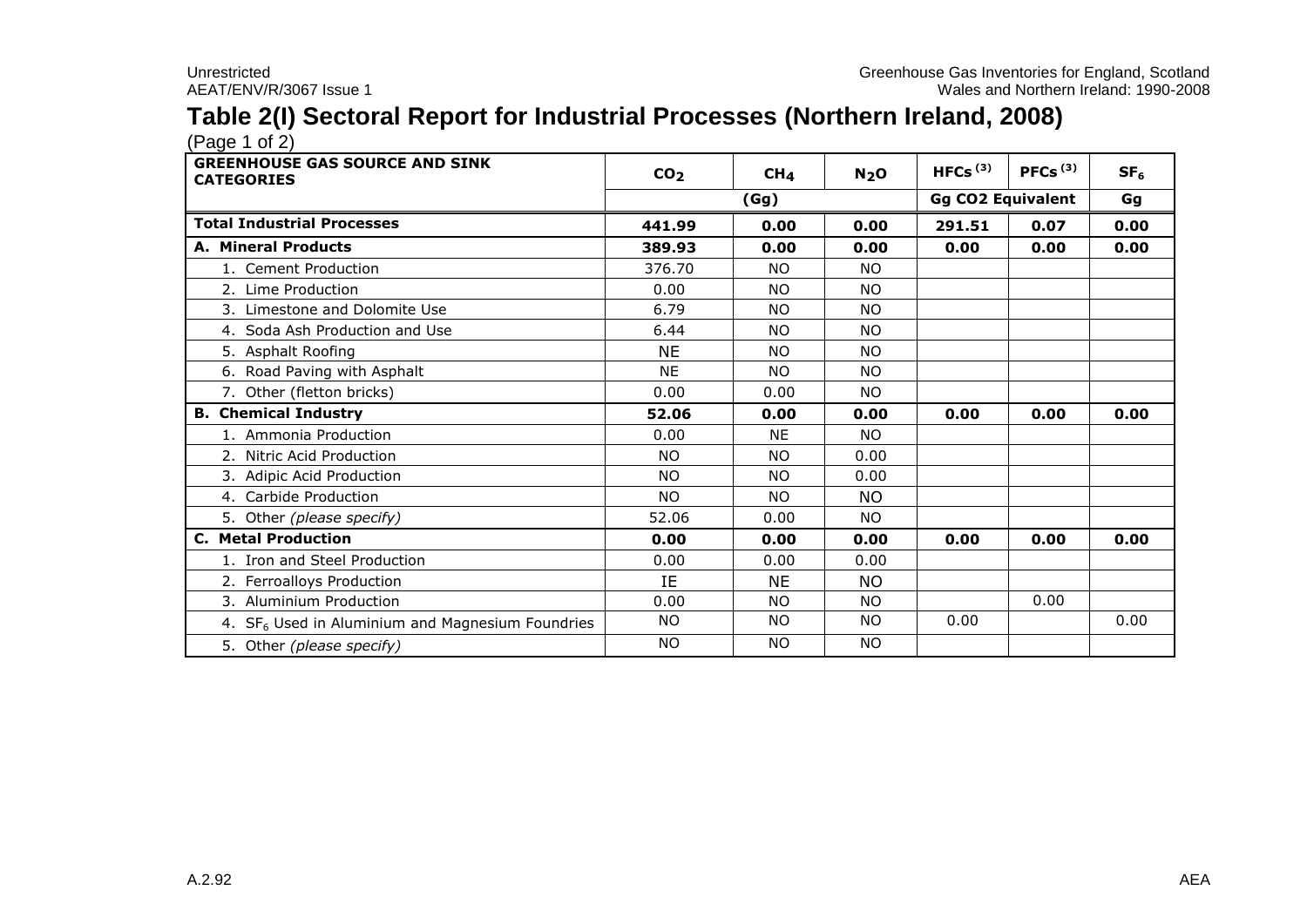# **Table 2(I) Sectoral Report for Industrial Processes (Northern Ireland, 2008)**

 $(Pa^2 \circ 2)$ 

| <b>GREENHOUSE GAS SOURCE AND SINK</b><br><b>CATEGORIES</b> | CO <sub>2</sub> | CH <sub>4</sub> | N <sub>2</sub> O | <b>HFCs</b>                             | <b>PFCs</b> | SF <sub>6</sub> |
|------------------------------------------------------------|-----------------|-----------------|------------------|-----------------------------------------|-------------|-----------------|
|                                                            |                 | (Gg)            |                  | Gg CO <sub>2</sub><br><b>Equivalent</b> |             | Gg              |
| <b>D. Other Production</b>                                 | 0.00            | 0.00            | 0.00             | 0.00                                    | 0.00        | 0.00            |
| 1. Pulp and Paper                                          | NO.             | <b>NO</b>       | <b>NO</b>        | <b>NE</b>                               | <b>NE</b>   | <b>NE</b>       |
| 2. Food and Drink $(4)$                                    | IE              | NO.             | <b>NO</b>        | <b>NE</b>                               | NE.         | <b>NE</b>       |
| E. Production of Halocarbons and $SF6$                     | 0.00            | 0.00            | 0.00             | $\mathbf 0$                             | 0.00        | 0.00            |
| 1. By-product Emissions                                    | <b>NO</b>       | NO.             | NO.              | $\mathbf{0}$                            | NO.         | NO.             |
| 2. Fugitive Emissions                                      | <b>NO</b>       | NO.             | <b>NO</b>        | <b>NO</b>                               | 0.00        | NO.             |
| 3. Other (please specify)                                  | NO.             | <b>NO</b>       | <b>NO</b>        | NO.                                     | NO.         | <b>NO</b>       |
| F. Consumption of Halocarbons and SF <sub>6</sub>          | 0.00            | 0.00            | 0.00             | 291.51                                  | 0.07        | 0.00            |
| 1. Refrigeration and Air Conditioning Equipment            | <b>NO</b>       | NO.             | <b>NO</b>        | 182.32                                  | 0.06        | <b>NA</b>       |
| 2. Foam Blowing                                            | NO.             | NO.             | NO.              | 11.81                                   | <b>NO</b>   | <b>NA</b>       |
| 3. Fire Extinguishers                                      | NO.             | NO.             | <b>NO</b>        | 5.77                                    | 0.01        | NO.             |
| 4. Aerosols/ Metered Dose Inhalers                         | NO.             | NO.             | <b>NO</b>        | 87.17                                   | <b>NO</b>   | NO.             |
| 5. Solvents                                                | <b>NO</b>       | NO.             | <b>NO</b>        | 2.39                                    | 0.00        | <b>NO</b>       |
| Other applications using ODS substitutes<br>6.             | NO.             | NO.             | <b>NO</b>        | <b>NE</b>                               | <b>NE</b>   | <b>NE</b>       |
| 7. Semiconductor Manufacture                               | NO.             | <b>NO</b>       | <b>NO</b>        | IE                                      | ΙE          | IE              |
| 8. Electrical Equipment                                    | NO.             | NO.             | <b>NO</b>        | IE                                      | <b>IF</b>   | <b>IF</b>       |
| 9. Other (please specify)                                  | NO.             | NO.             | <b>NO</b>        | 2.04                                    | 0.00        | 0.00            |
| G. Other (please specify)                                  | 0.00            | 0.00            | 0.00             | 0.00                                    | 0.00        | 0.00            |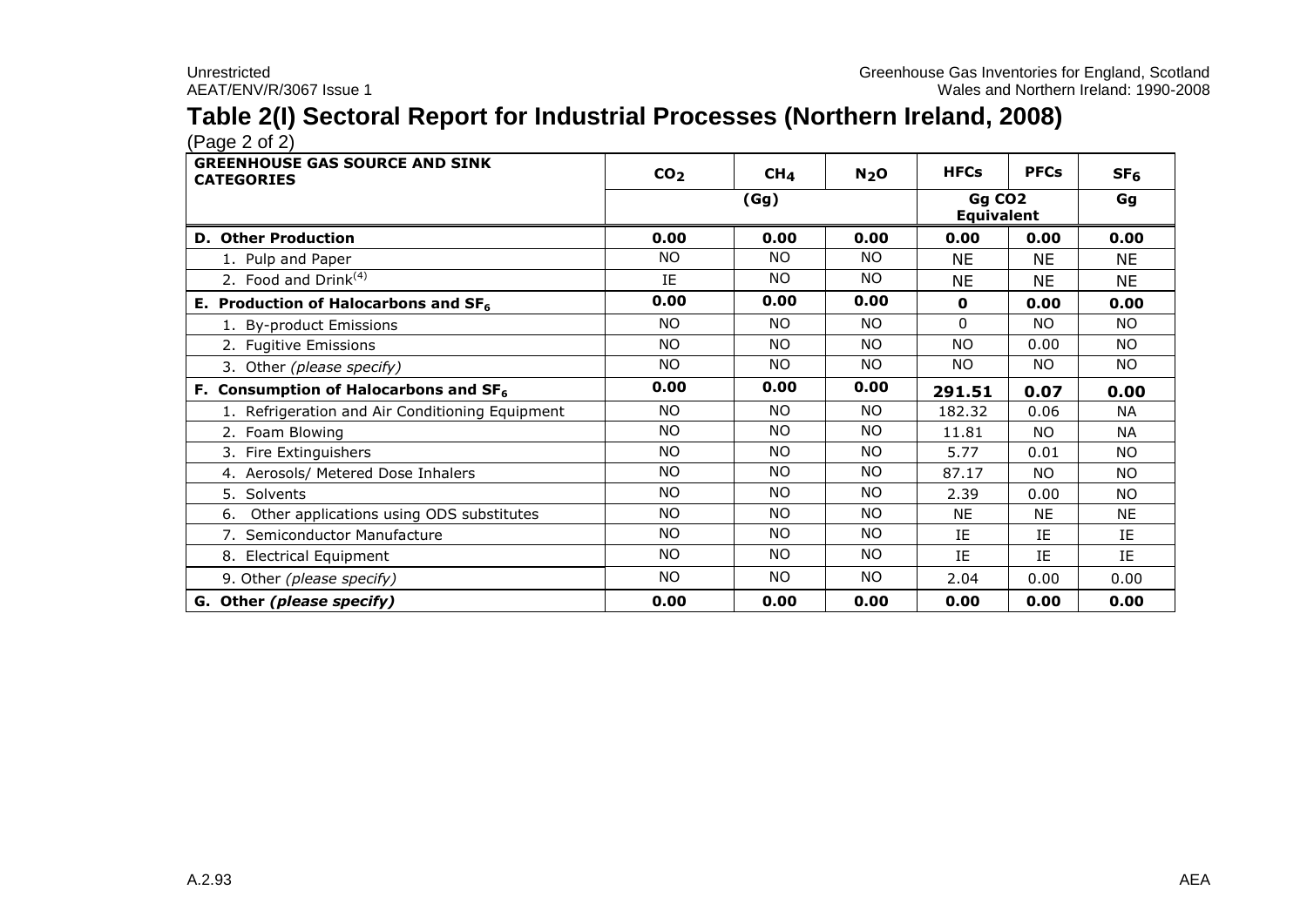# **Table 4 Sectoral Report for Agriculture (Northern Ireland, 2008)**

| <b>GREENHOUSE GAS SOURCE AND SINK</b><br><b>CATEGORIES</b> | CH <sub>4</sub> | N <sub>2</sub> O |
|------------------------------------------------------------|-----------------|------------------|
|                                                            | (Gg)            |                  |
| <b>Total Agriculture</b>                                   | 116.84          | 6.94             |
| <b>A. Enteric Fermentation</b>                             | 99.09           | 0.00             |
| 1.<br>Cattle                                               | 89.00           | <b>NO</b>        |
| 2.<br><b>Buffalo</b>                                       | <b>NO</b>       | <b>NO</b>        |
| 3.<br>Sheep                                                | 9.24            | <b>NO</b>        |
| Goats<br>4.                                                | 0.01            | <b>NO</b>        |
| 5.<br>Camels and Llamas                                    | <b>NO</b>       | <b>NO</b>        |
| 6.<br>Horses                                               | 0.21            | <b>NO</b>        |
| 7.<br><b>Mules and Asses</b>                               | <b>NO</b>       | <b>NO</b>        |
| 8.<br>Swine                                                | 0.60            | <b>NO</b>        |
| 9.<br>Poultry                                              | <b>NO</b>       | <b>NO</b>        |
| 10. Other (Deer)                                           | 0.02            | NO.              |
| <b>Manure Management</b><br>В.                             | 17.75           | 0.88             |
| Cattle<br>1.                                               | 13.35           | <b>NO</b>        |
| <b>Buffalo</b><br>2.                                       | <b>NO</b>       | 0.00             |
| 3.<br>Sheep                                                | 0.22            | 0.00             |
| 4.<br>Goats                                                | 0.00            | 0.00             |
| 5.<br>Camels and Llamas                                    | <b>NO</b>       | <b>NO</b>        |
| 6.<br>Horses                                               | 0.02            | 0.00             |
| 7.<br><b>Mules and Asses</b>                               | <b>NO</b>       | <b>NO</b>        |
| 8.<br>Swine                                                | 2.84            | 0.00             |
| 9.<br>Poultry                                              | 1.32            | 0.00             |
| 10.<br>Other Livestock (Deer)                              | 0.00            | 0.00             |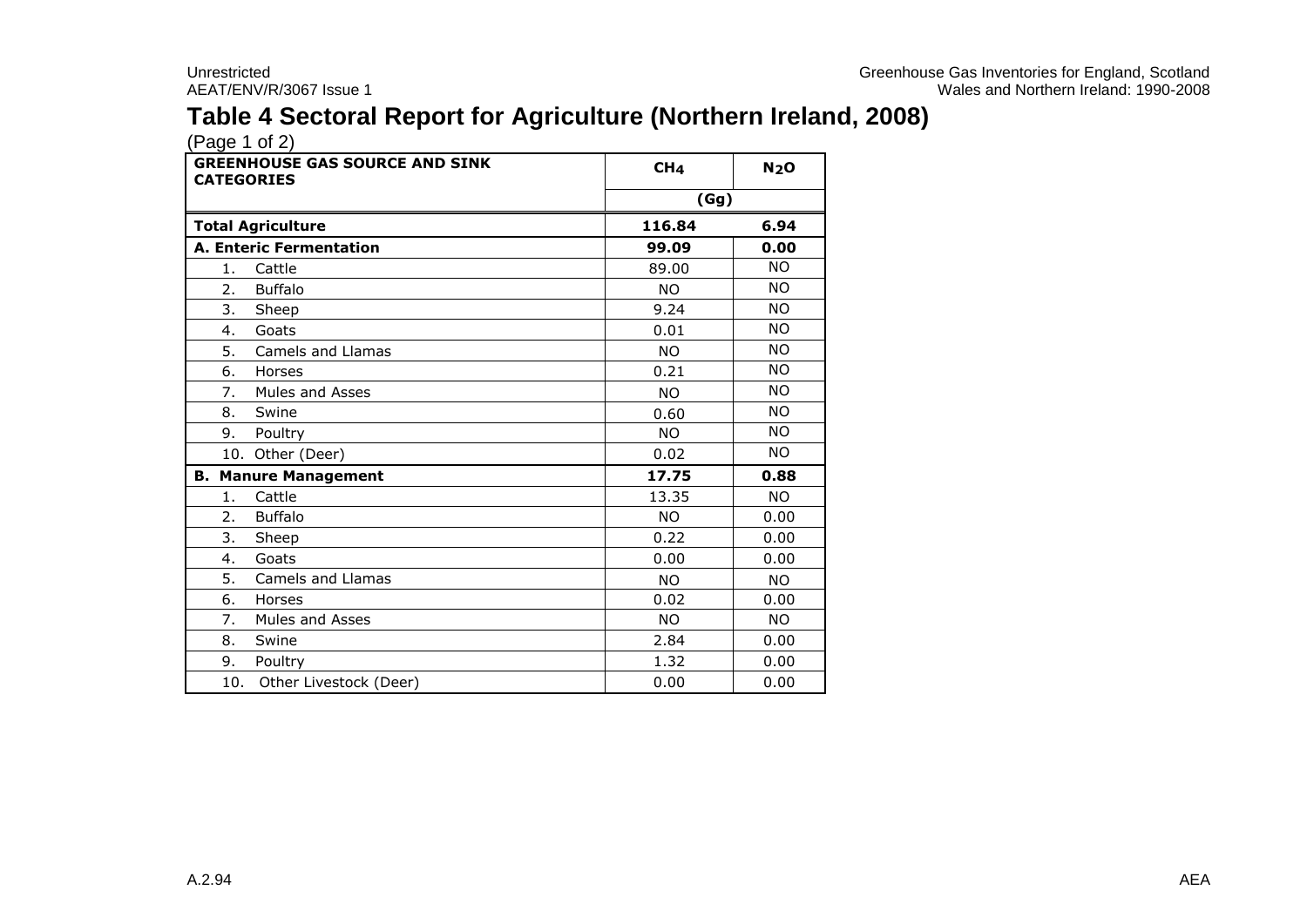# **Table 4 Sectoral Report for Agriculture (Northern Ireland, 2008)**

| <b>GREENHOUSE GAS SOURCE AND SINK</b><br><b>CATEGORIES</b> | CH <sub>4</sub> | N <sub>2</sub> O |  |
|------------------------------------------------------------|-----------------|------------------|--|
|                                                            | (Gg)            |                  |  |
| <b>B. Manure Management (continued)</b>                    |                 |                  |  |
| 11. Anaerobic Lagoons                                      | NO              | NO.              |  |
| 12. Liquid Systems                                         | NO.             | 0.03             |  |
| 13. Solid Storage and Dry Lot                              | NO.             | 0.66             |  |
| 14. Other AWMS                                             | NO.             | 0.19             |  |
|                                                            |                 |                  |  |
| <b>C. Rice Cultivation</b>                                 | <b>NO</b>       | <b>NO</b>        |  |
| <b>D. Agricultural Soils</b>                               | <b>NE</b>       | 6.07             |  |
| <b>E. Prescribed Burning of Savannas</b>                   | <b>NO</b>       | <b>NO</b>        |  |
| F. Field Burning of Agricultural Residues                  | 0.00            | 0.00             |  |
| 1. Cereals                                                 | 0.00            | 0.00             |  |
| 2. Pulse                                                   | NO.             | NO.              |  |
| 3. Tuber and Root                                          | NO.             | NO.              |  |
| 4. Sugar Cane                                              | NO.             | NO.              |  |
| 5. Other (Linseed)                                         | 0.00            | 0.00             |  |
| G. Other                                                   | 0.00            | 0.00             |  |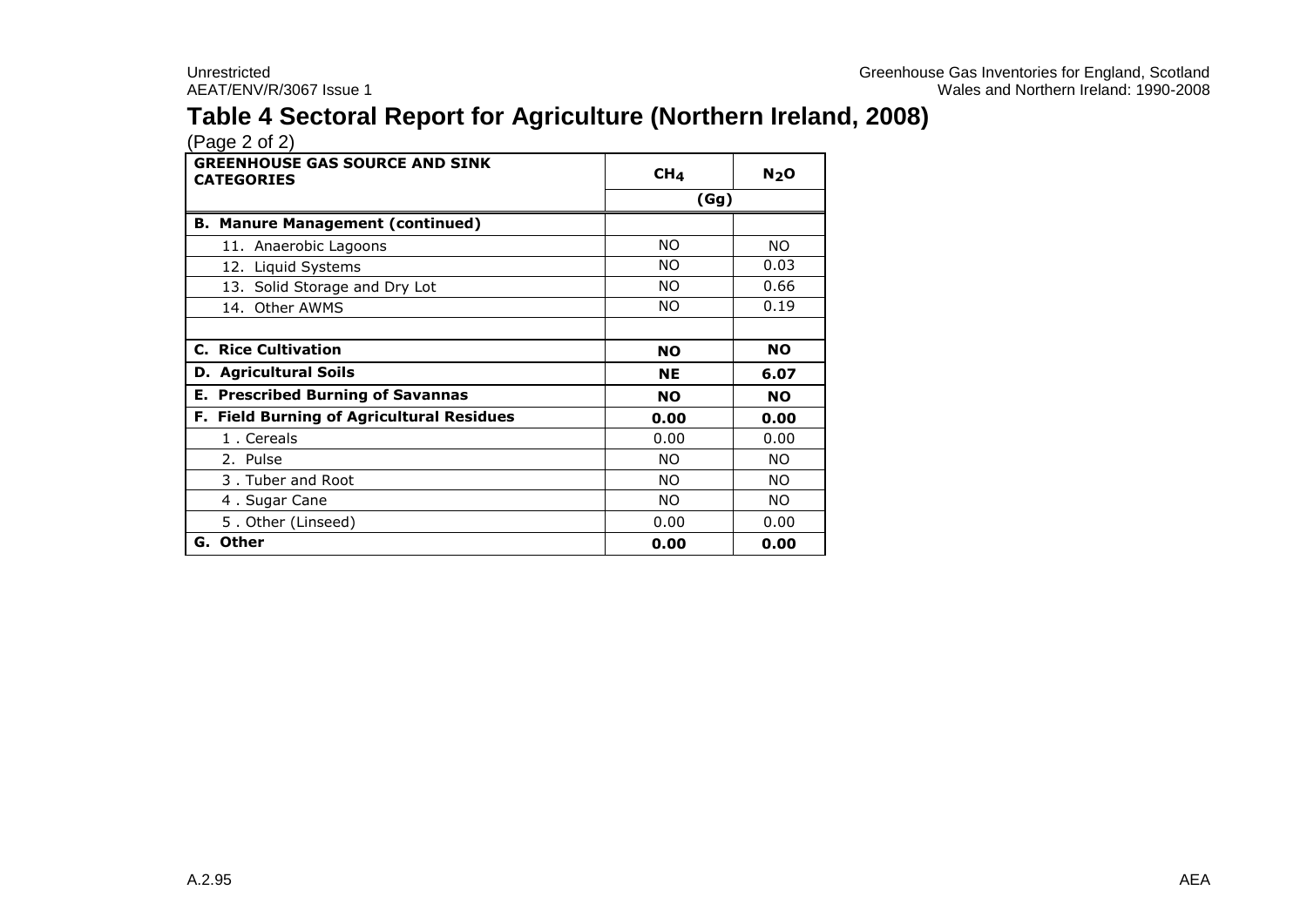### **Table 5 Sectoral Report for Land Use Change and Forestry (Northern Ireland, 2008)**

| <b>GREENHOUSE GAS SOURCE AND SINK</b><br><b>CATEGORIES</b> | CO <sub>2</sub> | CH <sub>4</sub> | N <sub>2</sub> O |  |  |
|------------------------------------------------------------|-----------------|-----------------|------------------|--|--|
|                                                            | (Gg)            |                 |                  |  |  |
| 5. Land-Use Change and Forestry                            | $-265.61$       | 0.02            | 0.00             |  |  |
| A. Forest Land                                             | $-496.55$       | 0.02            | 0.00             |  |  |
| <b>B.</b> Cropland                                         | 1,103.46        | 0.00            | 0.00             |  |  |
| C. Grassland                                               | $-1,255.28$     | 0.00            | 0.00             |  |  |
| D. Wetlands                                                |                 |                 |                  |  |  |
| E. Settlements                                             | 569.47          | 0.00            | 0.00             |  |  |
| F. Other land                                              |                 |                 |                  |  |  |
| G. Other activities                                        | $-186.71$       | 0.00            | 0.00             |  |  |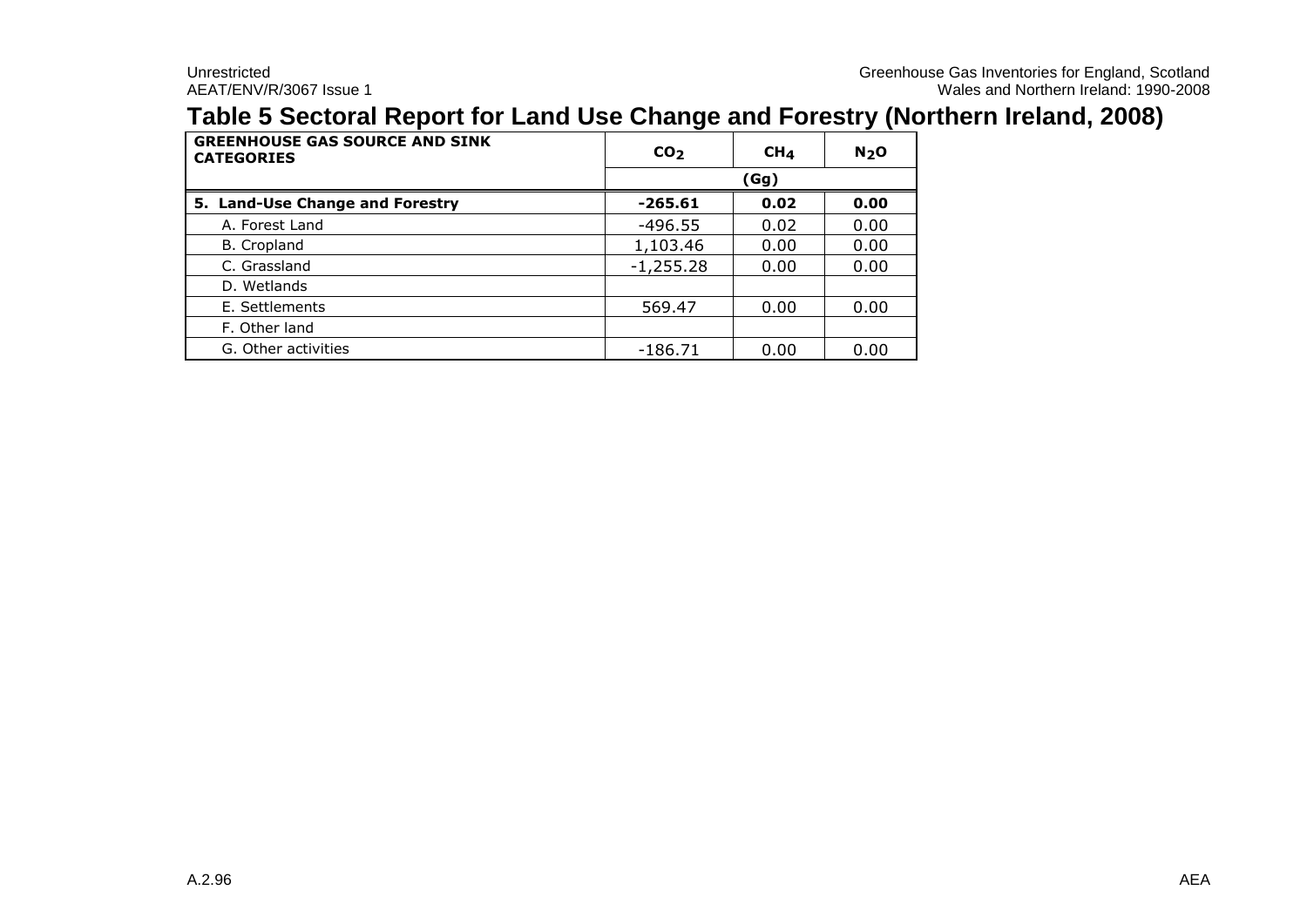# **Table 6 Sectoral Report for Waste (Northern Ireland, 2008)**

| <b>GREENHOUSE GAS SOURCE AND SINK</b><br><b>CATEGORIES</b> | CO <sub>2</sub> | CH <sub>4</sub> | N <sub>2</sub> O |  |  |
|------------------------------------------------------------|-----------------|-----------------|------------------|--|--|
|                                                            | (Gg)            |                 |                  |  |  |
| <b>Total Waste</b>                                         | 6.29            | 39              | 0.12             |  |  |
| A. Solid Waste Disposal on Land                            | 0.00            | 38              | 0.00             |  |  |
| Managed Waste Disposal on Land                             | 0.00            | 37.52           | 0.00             |  |  |
| 2. Unmanaged Waste Disposal Sites                          |                 |                 |                  |  |  |
| 3. Other (please specify)                                  |                 |                 |                  |  |  |
|                                                            |                 |                 |                  |  |  |
| <b>B. Wastewater Handling</b>                              | 0.00            | 1.11            | 0.12             |  |  |
| Industrial Wastewater                                      |                 |                 |                  |  |  |
| 2. Domestic and Commercial Wastewater                      | 0.00            | 1.11            | 0.12             |  |  |
| 3. Other (please specify)                                  |                 |                 |                  |  |  |
|                                                            |                 |                 |                  |  |  |
| C. Waste Incineration                                      | 6.29            | 0.00            | 0.00             |  |  |
| D. Other (please specify)                                  |                 |                 |                  |  |  |
|                                                            |                 |                 |                  |  |  |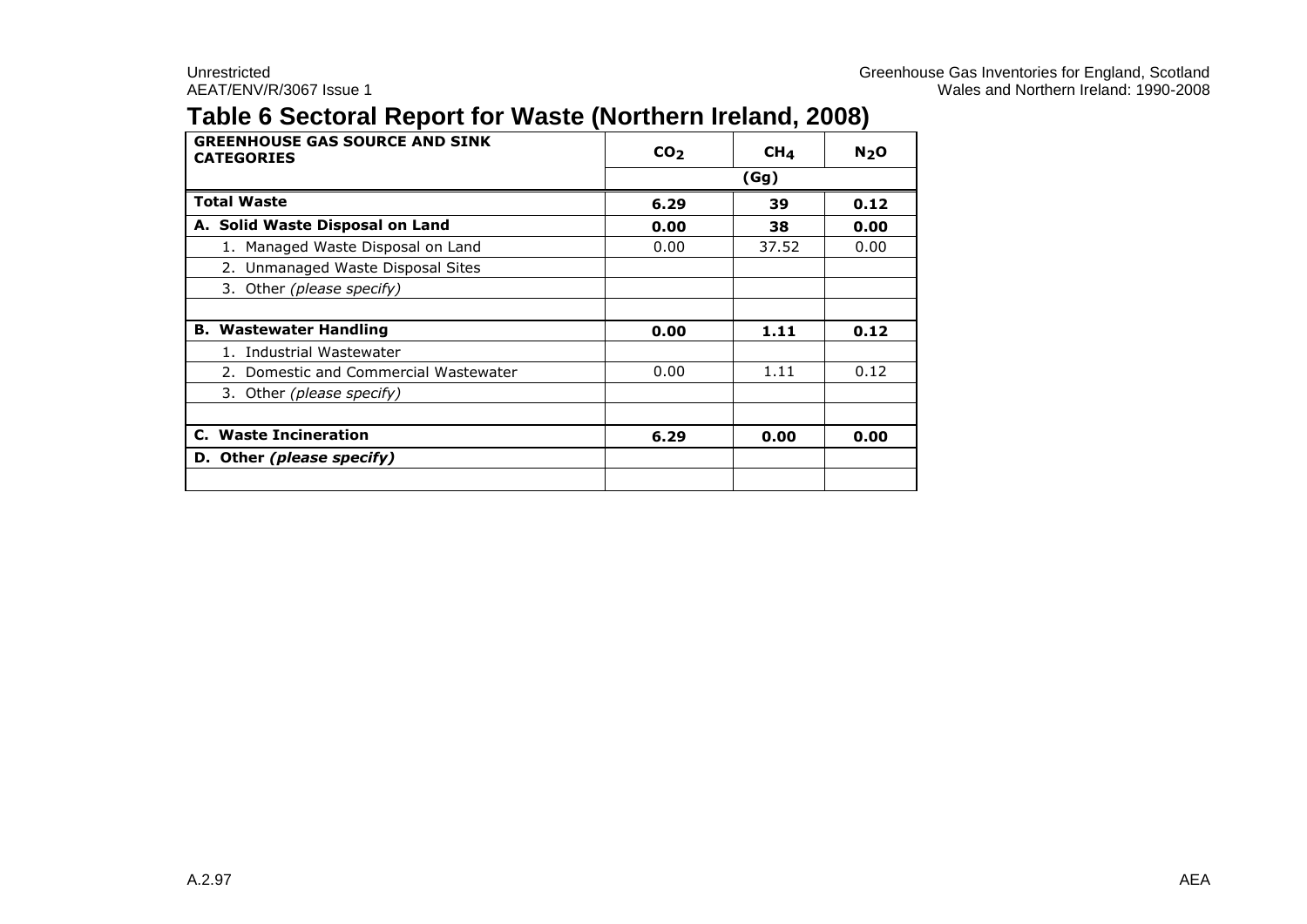#### **Table 7A Summary Report for National Greenhouse Gas Inventories (Northern Ireland, 2008)**

 $(Pa^2 \n1 of 2)$ 

| <b>GREENHOUSE GAS SOURCE AND SINK CATEGORIES</b> | CO <sub>2</sub> | CH <sub>4</sub> | N <sub>2</sub> O | <b>HFCs</b> | <b>PFCs</b>                        | SF <sub>6</sub> |
|--------------------------------------------------|-----------------|-----------------|------------------|-------------|------------------------------------|-----------------|
|                                                  |                 | (Gg)            |                  |             | CO <sub>2</sub> equivalent<br>(Gg) | Gg              |
| <b>Total National Emissions and Removals</b>     | 16,171.41       | 159.09          | 7.66             | 291.51      | 0.07                               | 0.00            |
| 1. Energy                                        | 15,988.75       | 3.59            | 0.60             | 0.00        | 0.00                               | 0.00            |
| A. Fuel Combustion                               | 15,988.75       | 3.58            | 0.60             | 0.00        | 0.00                               | 0.00            |
| 1. Energy Industries                             | 4,863.80        | 0.08            | 0.06             | 0.00        | 0.00                               | 0.00            |
| 2. Manufacturing Industries and Construction     | 1,446.69        | 0.10            | 0.13             | 0.00        | 0.00                               | 0.00            |
| 3. Transport                                     | 5,050.12        | 0.15            | 0.18             | 0.00        | 0.00                               | 0.00            |
| 4. Other Sectors                                 | 4,561.13        | 3.25            | 0.23             | 0.00        | 0.00                               | 0.00            |
| 5. Other                                         | 67.00           | 0.00            | 0.00             | 0.00        | 0.00                               | 0.00            |
| B. Fugitive Emissions from Fuels                 | 0.00            | 0.01            | 0.00             | 0.00        | 0.00                               | 0.00            |
| 1. Solid Fuels                                   | 0.00            | 0.00            | 0.00             | 0.00        | 0.00                               | 0.00            |
| 2. Oil and Natural Gas                           | 0.00            | 0.01            | 0.00             | 0.00        | 0.00                               | 0.00            |
| 2. Industrial Processes                          | 441.99          | 0.00            | 0.00             | 291.51      | 0.07                               | 0.00            |
| A. Mineral Products                              | 389.93          | 0.00            | 0.00             | 0.00        | 0.00                               | 0.00            |
| B. Chemical Industry                             | 52.06           | 0.00            | 0.00             | 0.00        | 0.00                               | 0.00            |
| C. Metal Production                              | 0.00            | 0.00            | 0.00             | 0.00        | 0.00                               | 0.00            |
| D. Other Production <sup>(4)</sup>               | 0.00            | 0.00            | 0.00             | 0.00        | 0.00                               | 0.00            |
| E. Production of Halocarbons and $SF6$           | 0.00            | 0.00            | 0.00             | 0.00        | 0.00                               | 0.00            |
| F. Consumption of Halocarbons and $SF6$          | 0.00            | 0.00            | 0.00             | 291.51      | 0.07                               | 0.00            |
| G. Other                                         | 0.00            | 0.00            | 0.00             | 0.00        | 0.00                               | 0.00            |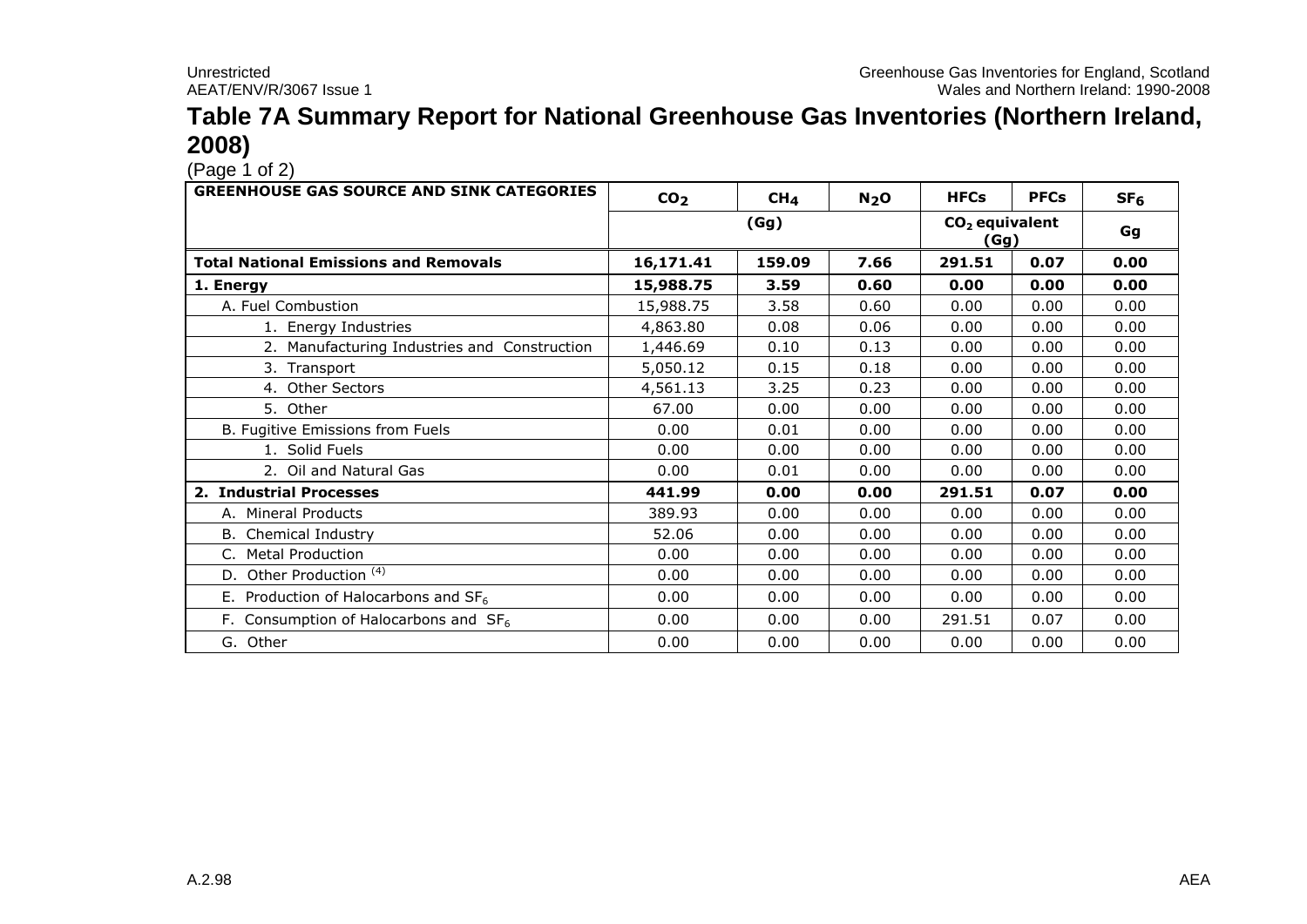#### **Table 7A Summary Report for National Greenhouse Gas Inventories (Northern Ireland, 2008)**

| $(1 - 2) - (-1) - (-1)$<br><b>GREENHOUSE GAS SOURCE AND SINK</b><br><b>CATEGORIES</b> | CO <sub>2</sub> | CH <sub>4</sub> | N <sub>2</sub> O | <b>HFCs</b>              | <b>PFCs</b> | SF <sub>6</sub> |
|---------------------------------------------------------------------------------------|-----------------|-----------------|------------------|--------------------------|-------------|-----------------|
|                                                                                       |                 | (Gg)            |                  | $CO2$ equivalent<br>(Gg) |             | (Gg)            |
| 3. Solvent and Other Product Use                                                      | 0.00            | 0.00            | 0.00             | 0.00                     | 0.00        | 0.00            |
| 4. Agriculture                                                                        | 0.00            | 116.84          | 6.94             | 0.00                     | 0.00        | 0.00            |
| A. Enteric Fermentation                                                               |                 | 99.09           | 0.00             | 0.00                     | 0.00        | 0.00            |
| B. Manure Management                                                                  |                 | 17.75           | 0.88             | 0.00                     | 0.00        | 0.00            |
| C. Rice Cultivation                                                                   |                 | <b>NO</b>       | <b>NO</b>        | 0.00                     | 0.00        | 0.00            |
| D. Agricultural Soils                                                                 |                 | <b>NE</b>       | 6.07             | 0.00                     | 0.00        | 0.00            |
| E. Prescribed Burning of Savannas                                                     |                 | <b>NO</b>       | <b>NO</b>        | 0.00                     | 0.00        | 0.00            |
| F. Field Burning of Agricultural Residues                                             |                 | 0.00            | 0.00             | 0.00                     | 0.00        | 0.00            |
| G. Other                                                                              |                 | 0.00            | 0.00             | 0.00                     | 0.00        | 0.00            |
| 5. Land-Use Change and Forestry                                                       | $-265.61$       | 0.02            | 0.00             | 0.00                     | 0.00        | 0.00            |
| A. Forest Land                                                                        | $-496.55$       | 0.02            | 0.00             |                          |             |                 |
| <b>B.</b> Cropland                                                                    | 1,103.46        | 0.00            | 0.00             |                          |             |                 |
| C. Grassland                                                                          | $-1,255.28$     | 0.00            | 0.00             |                          |             |                 |
| D. Wetlands                                                                           | 0.00            | 0.00            | 0.00             |                          |             |                 |
| E. Settlements                                                                        | 569.47          | 0.00            | 0.00             |                          |             |                 |
| F. Other land                                                                         | 0.00            | 0.00            | 0.00             |                          |             |                 |
| G. Other activities                                                                   | $-186.71$       | 0.00            | 0.00             |                          |             |                 |
| 6. Waste                                                                              | 6.29            | 38.6            | 0.12             | 0.00                     | 0.00        | 0.00            |
| A. Solid Waste Disposal on Land                                                       | 0.00            | 37.52           | 0.00             | 0.00                     | 0.00        | 0.00            |
| B. Wastewater Handling                                                                | 0.00            | 1.11            | 0.12             | 0.00                     | 0.00        | 0.00            |
| C. Waste Incineration                                                                 | 6.29            | 0.00            | 0.00             | 0.00                     | 0.00        | 0.00            |
| D. Other                                                                              | 0.00            | 0.00            | 0.00             | 0.00                     | 0.00        | 0.00            |